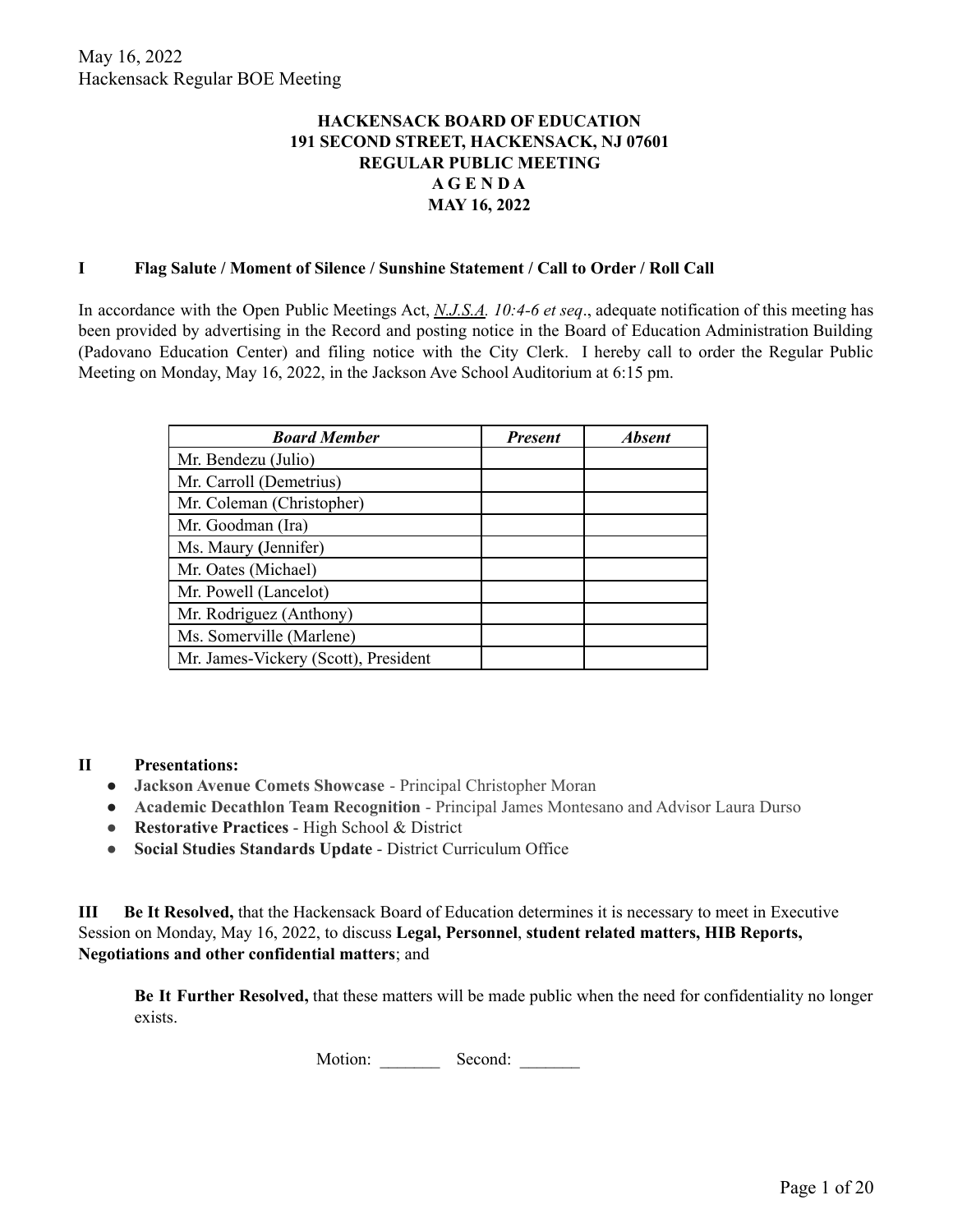## May 16, 2022 Hackensack Regular Board Meeting

# **IV Student Report -** Victor Mai and Maylie Taylor

#### **V Superintendent's Report**

## **A. Enrollment Report**

| <b>Enrollment as of March 22, 2022</b> | <b>Enrollment</b> | Attendance (%) |
|----------------------------------------|-------------------|----------------|
| High School                            | 1830              | 92.39          |
| Middle School                          | 1438              | 94.42          |
| Fairmount                              | 538               | 93.68          |
| Hillers                                | 433               | 93.18          |
| Jackson                                | 405               | 91.39          |
| Parker                                 | 488               | 92.78          |
| <b>ECDC</b>                            | 199               | 85.24          |
| <b>Total</b>                           | 5331              | 92.37          |

#### **B. Residency Report**

|                                                           | April 2022 | <b>Year to Date</b> |
|-----------------------------------------------------------|------------|---------------------|
| Number of Residency Cases Received                        |            | 36                  |
| Residency Verified                                        |            |                     |
|                                                           |            |                     |
| In-Home Visits Unverified                                 |            | 24                  |
| Parent Provided Updated In-District Proof of Residency    |            |                     |
| Students Withdrawn as a Result of Residency Investigation |            |                     |

# **C. Harassment, Intimidation, and Bullying Report**

# **Completed Investigations: April 22, 2022 - May 12, 2022**

| <b>SCHOOL</b>                 | <b>FITS HIB</b><br><b>DEFINITION</b> | <b>INCONCLUSIVE</b> | <b>HIB</b> | <b>NO EVIDENCE OF DOES NOT FIT HIB</b><br><b>DEFINITION</b> | <b>TOTAL</b> |
|-------------------------------|--------------------------------------|---------------------|------------|-------------------------------------------------------------|--------------|
| ECDC (and<br>contracted PreK) | $\Omega$                             |                     |            |                                                             |              |
| Fairmount                     | 0                                    |                     |            |                                                             |              |
| Parker                        | $\Omega$                             | ↑                   |            | 0                                                           |              |
| Hillers                       | $\theta$                             |                     |            | 0                                                           |              |
| Jackson                       | 0                                    |                     |            |                                                             |              |
| Middle                        |                                      |                     |            |                                                             | 10           |
| High                          |                                      |                     |            |                                                             |              |
| <b>TOTALS</b>                 |                                      |                     |            |                                                             | 13           |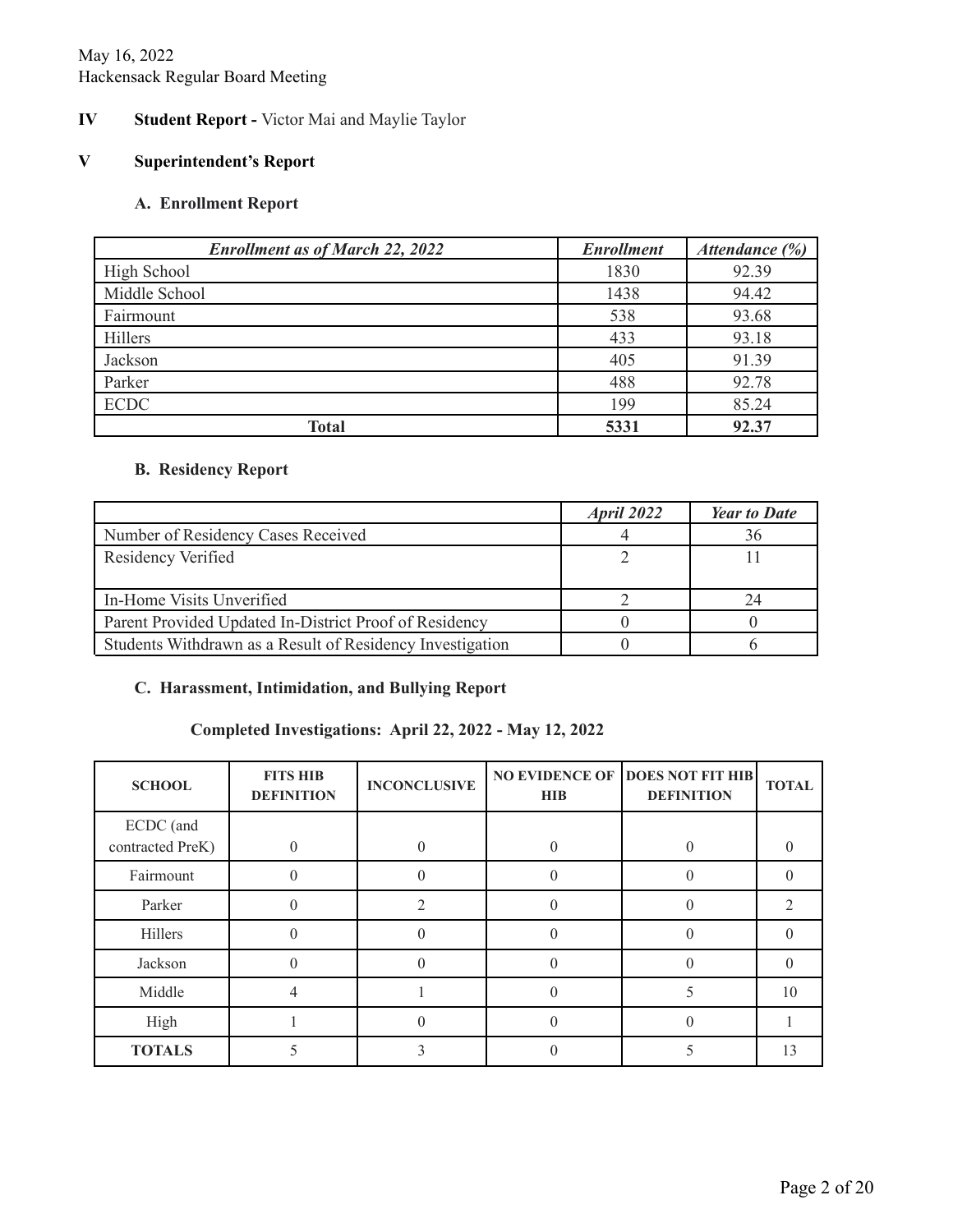May 16, 2022 Hackensack Regular Board Meeting

## **VI Public Comments**

Public participation shall be governed by the following rules: 1) If in person, a participant must sign the "sign-in" sheet and be recognized by the presiding officer and must preface comments by an announcement of his/her name, municipality of residence, and group affiliation, if applicable; 2) Each statement made by a participant shall be limited to three (3) minutes' duration during the public session; 3) All statements, questions, or inquiries shall be directed to the presiding officer and any questions or inquiries directed by a participant to another Board member shall be redirected to the presiding officer who shall determine if such statement, question, or inquiry shall be addressed by the presiding officer on behalf of the Board or by the individual Board member; and 4) All Board and/or Superintendent responses to questions or inquiries shall be held until the end of public participation.

#### **VII Approve Minutes**

**Be It Resolved,** that the Hackensack Board of Education approves the **Regular Meeting** Minutes and **Closed Session** Minutes of April 25, 2022 as submitted.

Motion: Second:

## *VIII Resolutions (Consent Agenda)*

- **1.** Approve 2022/23 school year Standing Committees
- **2.** Approve the 2022/23 Ad Hoc Committees
- **3.** Designate 2022/23 school year Official Newspapers
- **4.** Re-adopt Existing Board Bylaws, Policies, Regulations and Procedures
- **5.** Designate Custodian of School Monies for the 2022/23 school year
- **6.** Designate Qualified Purchasing Agent for the 2022/23 school year
- **7.** Designate the 2022/23 school year Bank Depositories
- **8.** Designate 2022/23 Authorized Signatories for District Accounts
- **9.** Designate 2022/23 Student Activity/Athletic Funds Depositories/Authorized Signatories
- **10.** Establish Petty Cash Accounts
- **11.** Approved Architects for the 2022/23 school year
- **12.** Approve External Auditors for the 2022/23 school year
- **13**. Approve Continuing Disclosure & Municipal Advisor Services
- **14.** Approve Strauss-Esmay Policy Services for 2022/23 school year
- **15.** Appoint General Liabilities Insurance Broker/Risk Manager
- **16.** Approve Tax Shelter Annuity Vendors for 2022/23 school year
- **17.** Authorize Use of President's Facsimile Signature
- **18.** Authorize SBA/Board Secretary to pay bills between Board Meetings
- **19.** Approve Requisition of Taxes for 2022/23 school year
- **20.** Approve Flexible Spending Account for 2022/23 school year
- **21.** Approve BenefitSolver / NJ Garden State Health Plan
- **22.** Designate Compliance Officers for 2022/23 school year
- **23.** Adopt Textbooks and Curricula for 2022/23 school year
- **24.** Authorize Purchase of Textbooks and Supplies for 2022/23 school year
- **25.** Establish Bid Threshold and Quote Threshold for 2022/23 school year
- **26.** Authorize use of State Contracts
- **27.** Approve Cooperative Pricing Agreement for 2022/23 school year
- **28.** Authorize Personnel Actions for the 2022/23 school year
- **29.** Approve the 2022/23 school year maximum for travel expenditures
- **30**. Approve NJSIG as the District's Insurance Carrier for 2022/23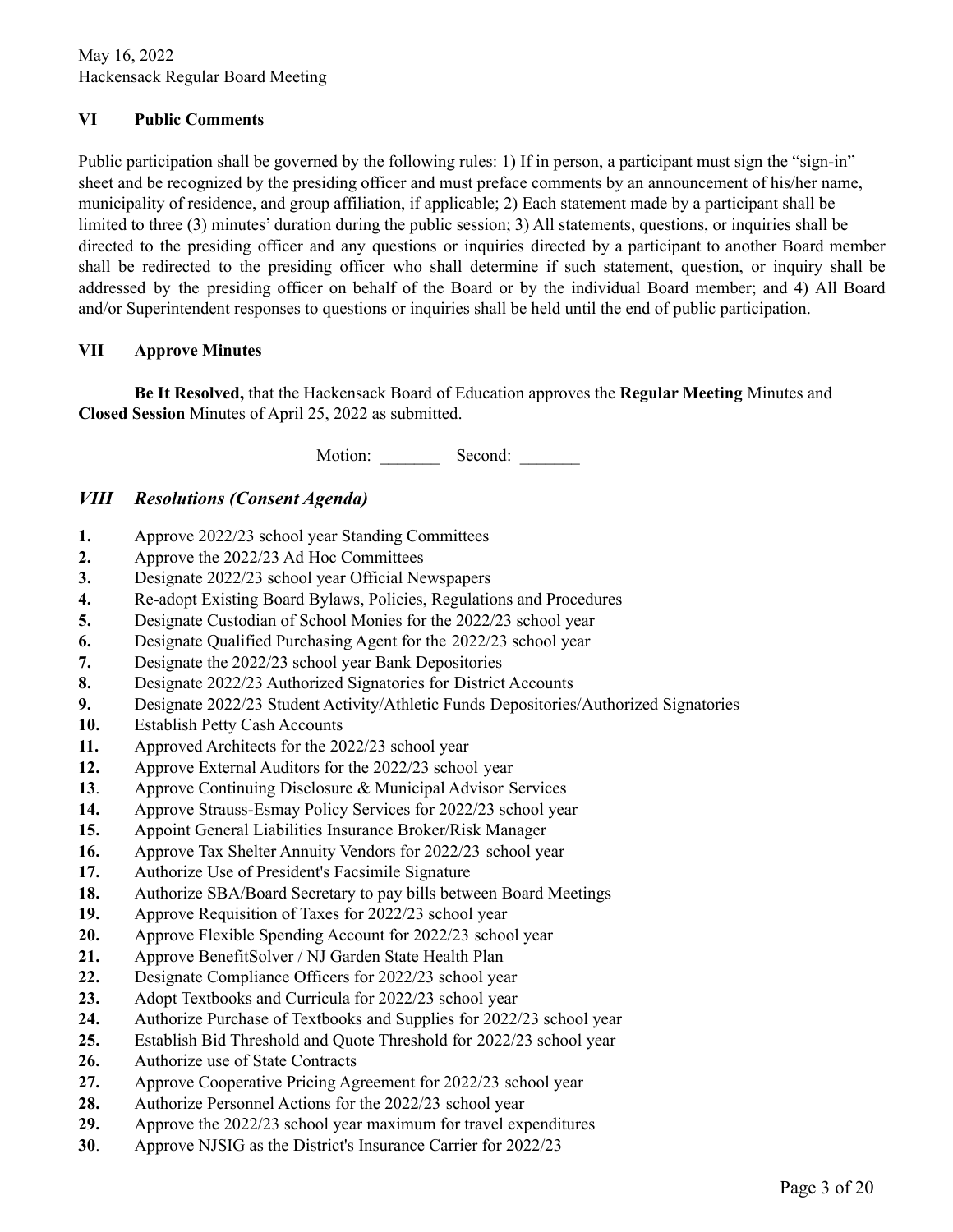- **31.** Approve School Physicians for 2022/23 school year
- **32.** Approve mandatory direct deposit of payroll for employees

**1.** Be It Resolved, that the Hackensack Board of Education approves the following **standing committees** for the 2022/23 school year:

**\_\_\_\_\_\_\_\_\_\_\_\_\_\_\_\_\_\_\_\_\_\_\_\_\_\_\_\_\_\_\_\_\_\_\_\_\_\_\_\_\_\_\_\_\_\_\_\_\_\_\_\_\_\_\_\_\_\_\_\_\_\_\_\_\_\_\_\_\_\_\_\_\_\_\_\_\_\_\_\_\_\_\_\_\_**

- A. Personnel
- B. Policy
- C. Curriculum
- D. Finance
- E. Buildings & Grounds
- F. Community Relations

**2** 05. **Be It Resolved,** that the Hackensack Board of Education approves the following **Ad Hoc committees** for the 2022/23 school year:

- A. Negotiations
- B. Student Hearings
- C. Joint Board/City

**3. Be It Resolved**, that the Hackensack Board of Education designates the Record, the Star Ledger and the Chronicle as **official newspapers** for the Hackensack Board of Education for the 2022/23 school year.

**4. Be It Resolved**, that the Hackensack Board of Education, re-adopts existing **Board Bylaws, Policies, Regulations, Standard Operating Procedures Manual, Purchasing Manual, and Student Activity Fund Manual,** for the 2022/23 school year.

**5. Whereas**, Chapter 39, P.L.2010 makes the position of Treasurer of School Moneys optional; and

**Whereas**, the Hackensack Board of Education wishes not to appoint a Treasurer of School Moneys; and

**Whereas,** the School Business Administrator possesses the appropriate certifications and qualifications to assume the duties of the Treasurer of School Moneys; now

**Be It Resolved,** that the Hackensack Board of Education, designates Tricia Bailey, Fiscal Specialist, as **Custodian of School Monies**, for the 2022/23 school year.

**6. Be It Resolved,** that the Hackensack Board of Education, designates Lydia Singh, Acting School Business Administrator, as the District's **Qualified Purchasing Agent**, for the 2022/23 school year.

**7. Be It Resolved,** that the Hackensack Board of Education designates the following **Banks as depositories** for Hackensack Board of Education funds:

- **1)** TD Bank;
- **2)** NJ ARM;
- **3)** Greater Alliance Federal Credit Union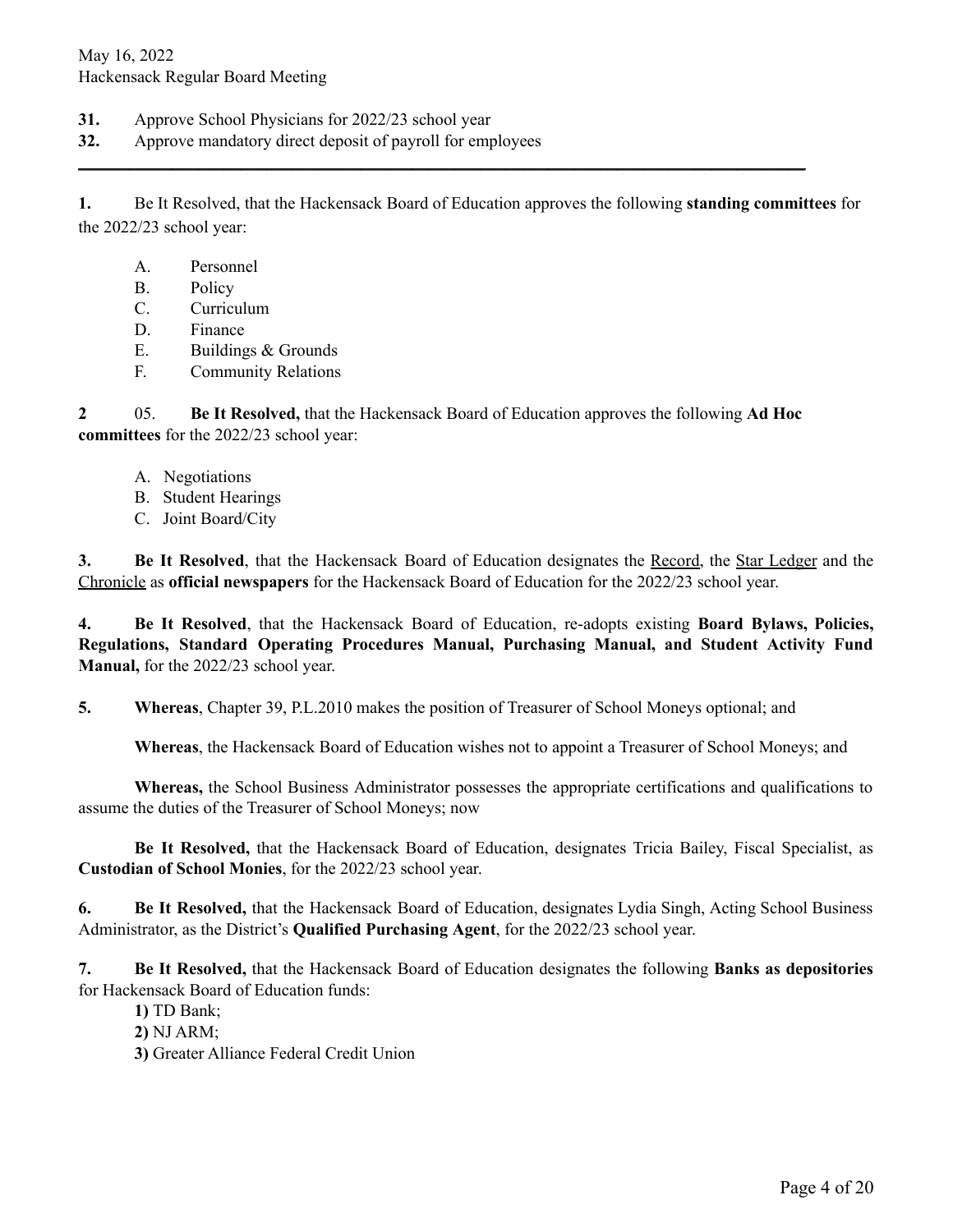**8. Be It Resolved,** that the Hackensack Board of Education authorizes the following individuals to sign for and on behalf of the Board of Education, any and all checks, drafts, or other orders with respect to any funds at any time to the credit of this Board with the depositories and/or against any accounts of this Board maintained at any time with the depositories, inclusive of any such checks, drafts or other orders drawn to cash or bearer or in favor of any of the below designated officers and/or other persons, firms or corporations, and that said depositories be and hereby are authorized without further inquiry to; and

**Be It Further Resolved,** that the Business Administrator/Board Secretary is hereby authorized to execute the required forms to maintain said accounts:

**A.** Pay the same to the debit of any accounts of this Board then maintained with them;

**B.** Receive, as the act of this Board, reconcilements of accounts when signed by any one or more of the below designated officers and/or individuals; and

**C.** Receive for deposit to the credit of this Board and/or for collection for the account of this Board, any and all checks, drafts, notes or other instruments for the payment of money, whether or not endorsed by the Board, which may be received for it such deposit and/or collection, it being understood that each item shall be deemed to have been unqualifiedly endorsed by this Board; and signed by at least two (2) of the following:

**1)** Board President; or **2)** Board Vice President **3)** SBA/Board Secretary; or **4)** Custodian of School Monies

**9. Be It Resolved,** that the Hackensack Board of Education designates the following as **depositories** for **Student Activity and Athletic Fund Accounts**, for the 2022/23 school year:

**1)** TD Bank;

**2)** Greater Alliance Federal Credit Union

**Be It Further Resolved,** that all checks, drafts, notes or orders drawn against these accounts be signed by at least two (2) of the following:

**1)** School Principal; **2)** Principal Designee; **3)** School Business Administrator; and

**Be It Further Resolved,** that no other bank accounts are authorized at the school level except for those so identified without formal resolution by the Hackensack BOE.

**10. Be It Resolved,** that the Hackensack Board of Education, authorizes the establishment of **petty cash accounts** for the 2022/23 school year, in the amount as set forth in District Policy #3451; and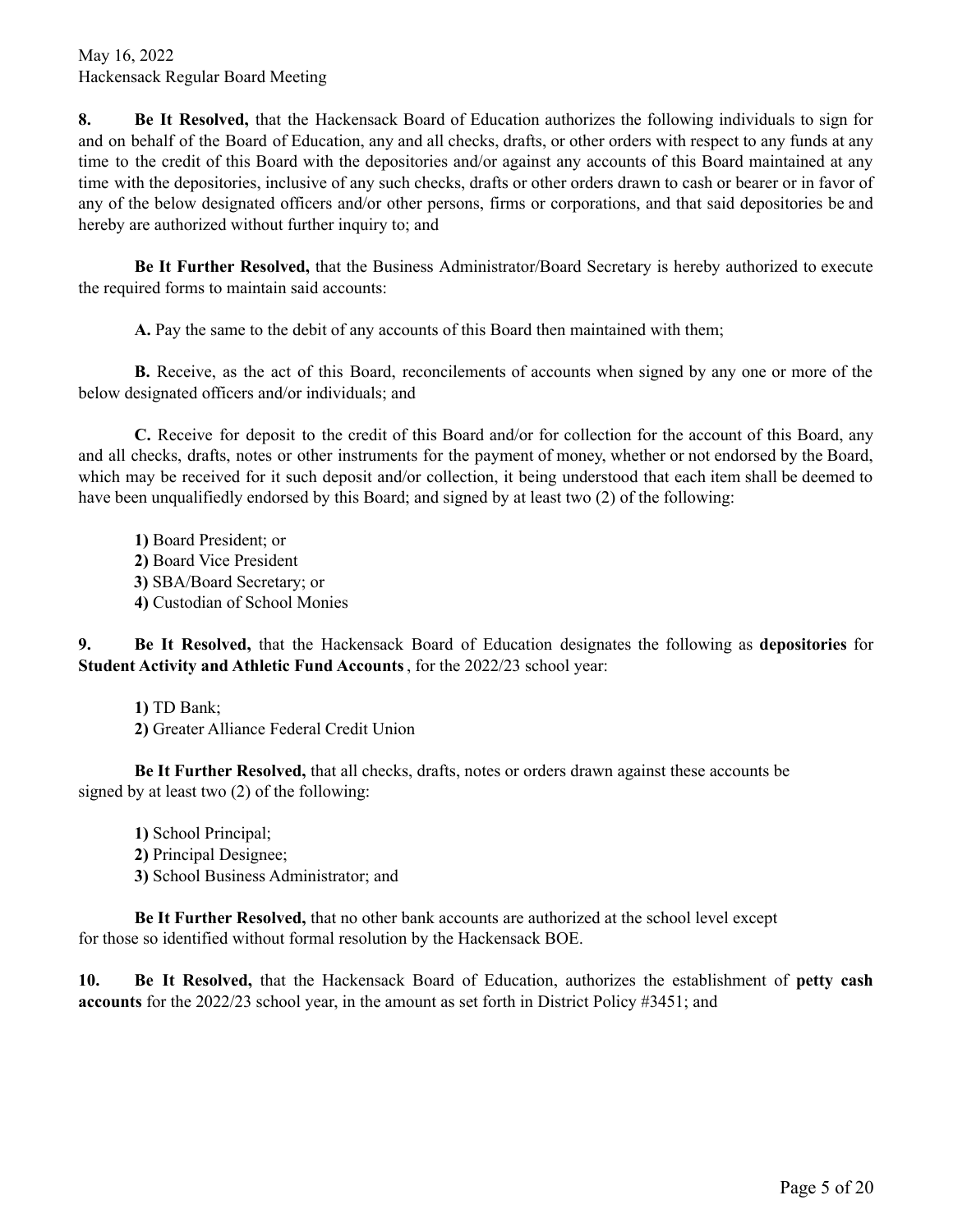**Be It Further Resolved,** that any receipt being reimbursed with petty cash fund cannot exceed \$50.00; and

**Be It Further Resolved,** that funds are to be used for emergencies and small purchases not exceeding \$50.00 only and not to subvert the intent of the regular purchasing procedures or for routine expenditures; and

**Be It Further Resolved,** that all unused petty cash funds will be returned to the depository prior to the end of the fiscal year (June 30, 2023):

| School/Department/Administrator | <i><b>Amount</b></i> | <b>Designated Person</b>                 |
|---------------------------------|----------------------|------------------------------------------|
| Central Office                  | \$300                | Business Administrator or Designee       |
| Director of Special Services    | \$200                | Director of Special Services or Designee |
| World Language Coordinator      | \$50                 | World Language Coordinator               |
| <b>ECDC</b> Principal           | \$100                | Principal or Designee                    |
| Parker School Principal         | \$100                | Principal or Designee                    |
| Jackson Avenue School Principal | \$100                | Principal or Designee                    |
| Hillers School Principal        | \$100                | Principal or Designee                    |
| Fairmount School Principal      | \$100                | Principal or Designee                    |
| Middle School Principal         | \$200                | Principal or Designee                    |
| High School Principal           | \$300                | Principal or Designee                    |

**11. Be It Resolved,** that the Hackensack Board of Education, approves the appointment of DMR Architects to serve as approved **Architects** for the 2022/23 school year.

**12. Be It Resolved,** that the Hackensack Board of Education, approves the appointment of Lerch, Vinci & Higgins, LLP to provide **services to audit FY 2021/2022** school year and provide audit related services for the 2022/2023 school year..

**13. Be It Resolved**, that the Hackensack Board of Education, approves the appointment of Phoenix Advisors, LLC, Bordentown, NJ (duly registered **Municipal Advisor**), to provide coordination services so the district maintains compliance with federal financial filing requirements for the 2022/2023 school year.

**14. Be It Resolved,** that the Hackensack Board of Education, approves the appointment of **Strauss-Esmay Policy Services**, for the 2022/2023 school year.

**15. Be It Resolved,** that the Hackensack Board of Education, approves the appointment of Alamo Insurance Group, as the **Risk Manager and Insurance Broker** for the District's General Liability, for the period of 2022/2023 school year.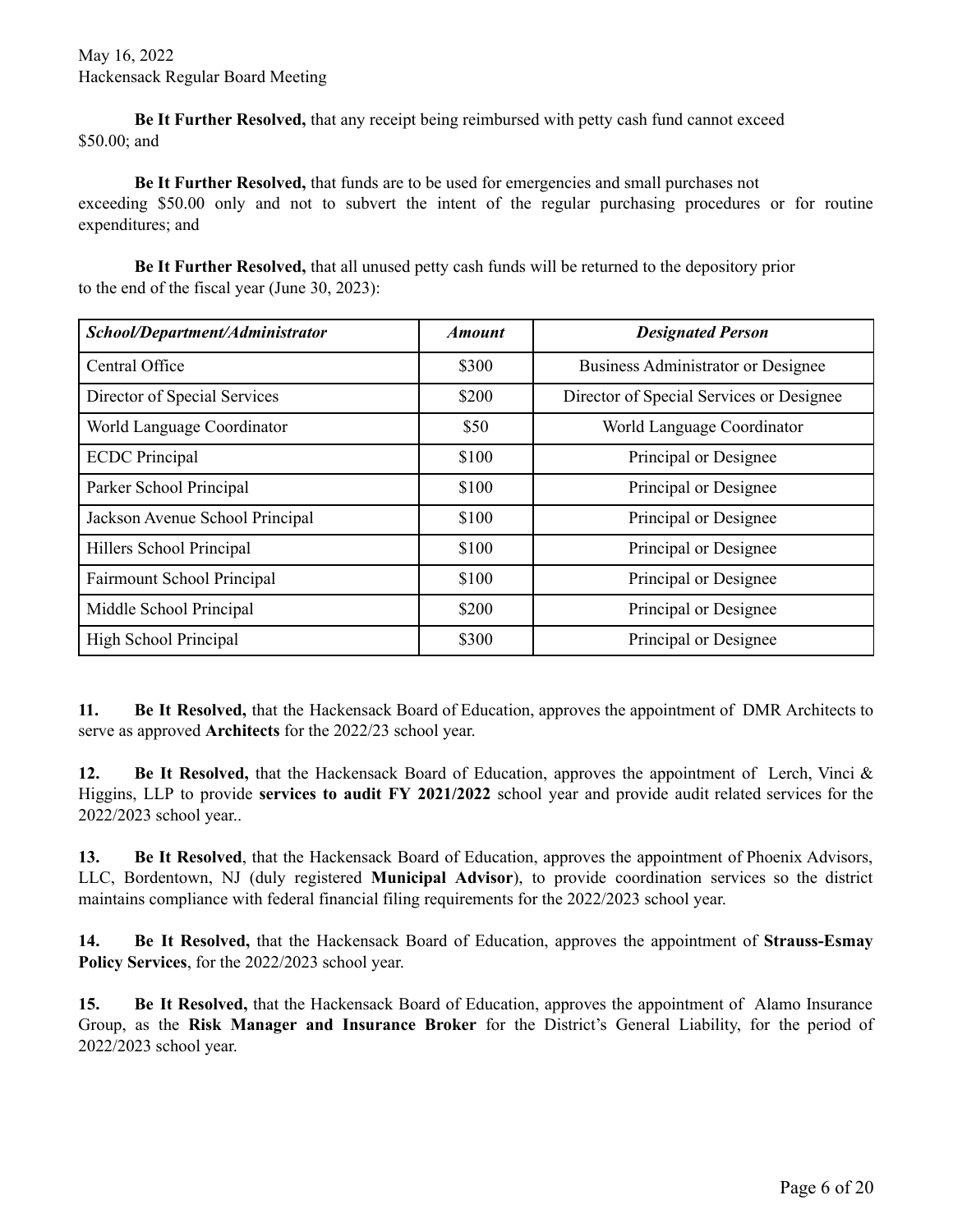**16. Be It Resolved, t**hat the Hackensack Board of Education approves the following **Tax Shelter Annuity Companies** for the 2022/2023 school year; and

**Be It Further Resolved,** that the Board of Education restricts any other Tax Shelter Annuity Companies from entering the District without this Board's consent and official Board action (plan administered by Plan Connect):

| 1) AXA Equitable; | 4) Lincoln Investments; | 7) Vanguard         |
|-------------------|-------------------------|---------------------|
| 2) AIG Valic;     | 5) Alpine Financial;    | 8) Aspire Financial |
| 3) Mass Mutual;   | 6) Met Life             |                     |

**17. Be It Resolved,** that the Hackensack Board of Education authorizes the use of the **President's Facsimile Signature** on warrants, with the exception of Social Security payments, for the 2022/2023 school year.

**18. Be It Resolved,** that the Hackensack Board of Education authorizes the SBA/Board Secretary and Assistant SBA to **pay bills and claims,** as needed, between Board Meetings.

**19. Be It Resolved,** that the Hackensack Board of Education approves the **Requisition of Taxes,** for the  $2022/23$  school year, to be paid by the  $10<sup>th</sup>$  of each month:

| <b>Month</b>     | <b>Tax Levy</b> | <b>Debt Service</b> |
|------------------|-----------------|---------------------|
| <b>July 2022</b> | \$7,283,649     |                     |
| August 2022      | \$7,283,649     |                     |
| September 2022   | \$7,283,649     |                     |
| October 2022     | \$7,283,649     |                     |
| November 2022    | \$7,283,649     |                     |
| December 2022    | \$7,283,649     |                     |
| January 2023     | \$7,283,649     |                     |
| February 2023    | \$7,283,649     |                     |
| March 2023       | \$7,283,649     |                     |
| April 2023       | \$7,283,649     |                     |
| May 2023         | \$7,283,649     |                     |
| June 2023        | \$7,283,649     |                     |
| <b>Total</b>     | \$87,403,788    | \$0                 |

**20. Be It Resolved,** that the Hackensack Board of Education, approves AFLAC to provide and administer a **Flexible Spending Account** for employee's or their dependent's medical expenses up to a maximum of \$2,750 in a plan year, for the 2022/2023 school year, at no cost to the District.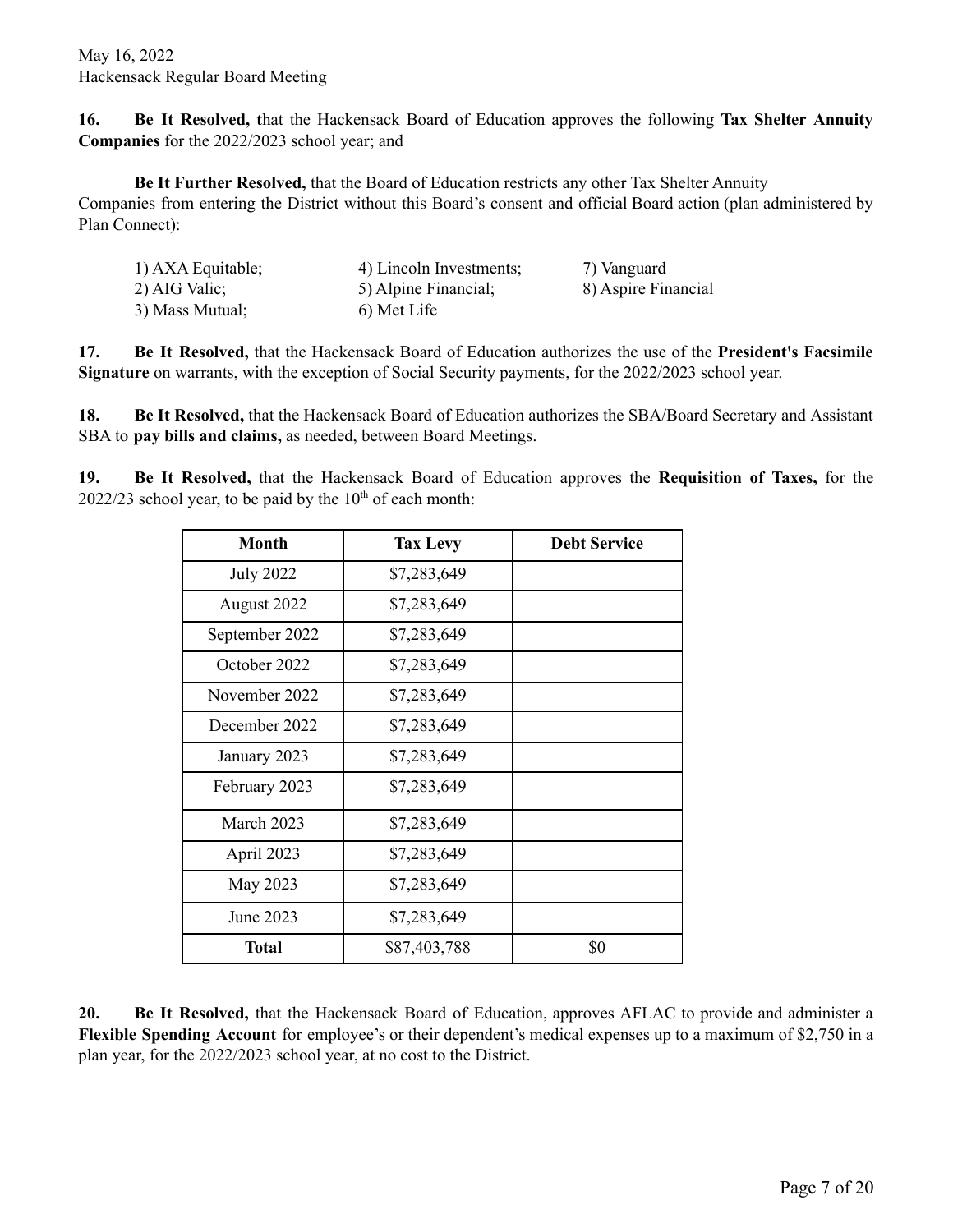**Be It Further Resolved**, Health Equity will maintain the AFLAC Flexible Spending Account (**FSA**) for the 2022/23 school year, at no cost to the District.

**21. Be It Resolved,** that the Hackensack Board of Education approves BenefitSolver to manage its Health Benefits for the 2022/2023 school year.

**Be It Further Resolved**, that the Hackensack Board of Education approves **NJ Garden State Health Plan** in addition to existing plans for the 2022/23 school year.

**22. Be It Resolved,** that the Hackensack Board of Education, designates the following **Compliance Officers**, for the 2022/23 school year:

| Affirmative Action/Equity Co-Officer          | Andrea Oates-Parchment       |
|-----------------------------------------------|------------------------------|
| Affirmative Action/Equity Co-Officer          | Tunde Adedoyin               |
| Section 504 Compliance Officer                | Darius Pemberton             |
| <b>Title IX Coordinator</b>                   | <b>Rosemary Marks</b>        |
| Public Agency Compliance Officer              | Lydia Singh                  |
| <b>Integrated Pest Management Coordinator</b> | Servet Kazazi                |
| Homeless Liaison                              | Darius Pemberton             |
| American Disabilities Act Officer             | Darius Pemberton             |
| Asbestos Management/PEOSA Officer             | Servet Kazazi                |
| Safety & Health Officer                       | Servet Kazazi                |
| Indoor Air Quality Officer                    | Servet Kazazi                |
| Right to Know Officer                         | Servet Kazazi                |
| Chemical Hygiene Officer                      | Servet Kazazi                |
| <b>AHERA</b> Coordinator                      | Servet Kazazi                |
| <b>Custodian of Records</b>                   | Lydia Singh                  |
| <b>Substance Awareness Coordinator</b>        | <b>Heather White Coleman</b> |
| <b>HIB</b> Coordinator                        | Heather White Coleman        |
|                                               |                              |

**23. Be It Resolved,** that the Hackensack Board of Education, in compliance with N.J.S.A. 18A:33-1 and 18A:35, confirms the **adoption of the existing Textbooks and Curricula resources** in the District's schools and that no course of study shall be altered except by the recorded roll call majority vote of the full membership of the Board of Education; and

**Be It Further Resolved***,* the Board of Education approves for use in the Hackensack School District classrooms during the 2022/23 school year, curricular, courses, textbooks, reference books, manuals, workbooks, library collections, ancillary materials, and related curricular resources.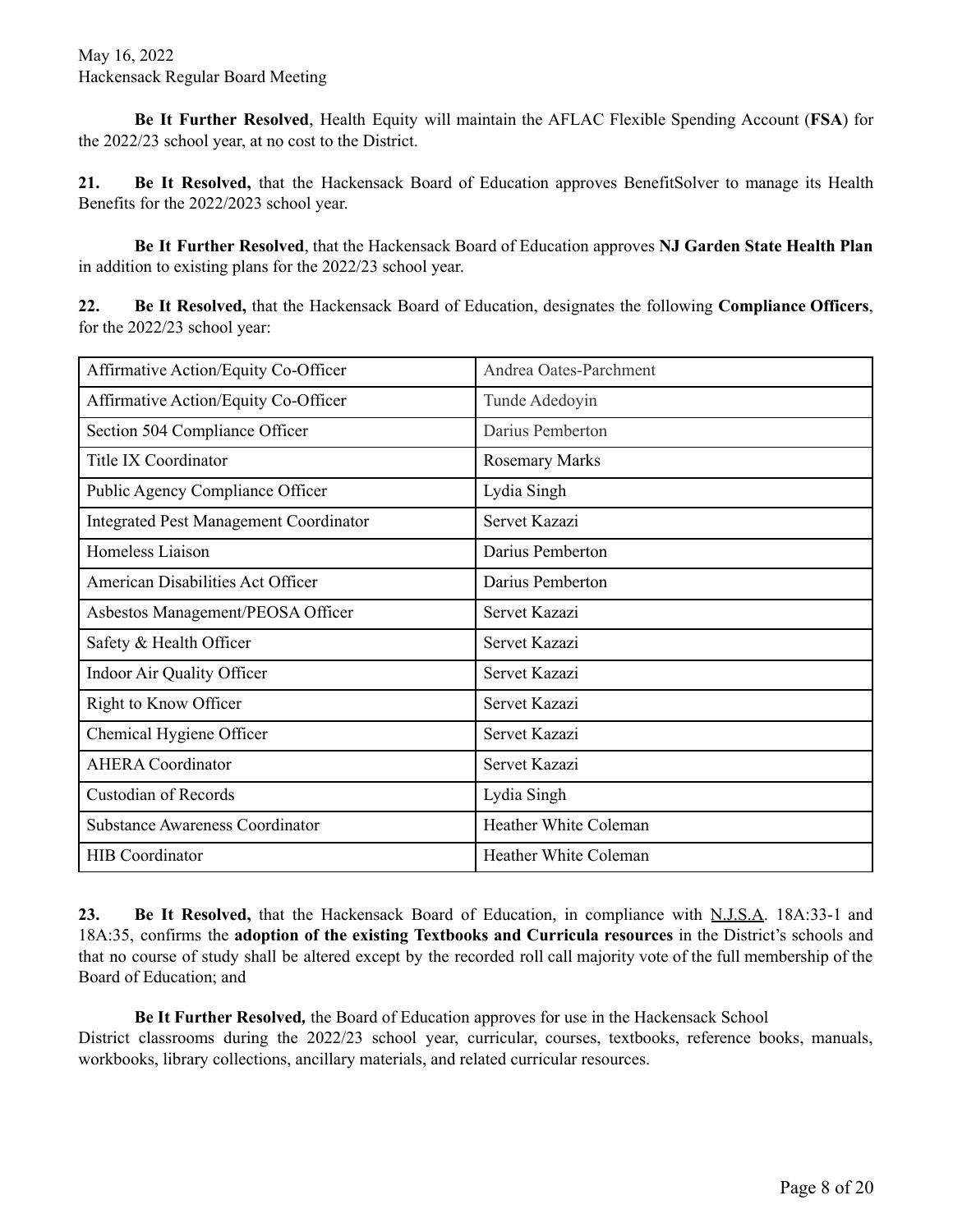**24. Be It Resolved,** that the Hackensack Board of Education, in compliance with *N.J.S.A. 18A:18A-5* permits Boards of Education to **purchase textbooks, copyrighted materials, pre-kindergarten and kindergarten supplies, and other library and educational goods and services** which exceeds the bid threshold by resolution at a public meeting without public advertising for bids, and *N.J.S.A. 18A:18A-10* permits the purchase of any materials, supplies, goods, etc. from State Contracted vendors; and

**Be It Further Resolved,** that the Board of Education approves the purchase of curricular materials, textbooks, library media resources, subscriptions and other instructional supplies as needed.

**25. Be It Resolved,** that the Hackensack Board of Education establishes the **Bid Threshold** at \$44,000. (QPA) and Quotation Threshold at \$6,600 for the 2022/23 school year.

**26. Whereas,** the Hackensack Board of Education, pursuant to *N.J.S.A. 18A:18A-10a* and *N.J.A.C. 5:34-7.29(c)*, may by resolution and without advertising for bids, purchase any goods or services under the State of New Jersey Cooperative Purchasing Program for any State Contracts entered into on behalf of the State by the Division of Purchase and Property in the Department of the Treasury upon approval by the Board; and

**Whereas,** the Hackensack Board of Education has the need on a timely basis to purchase goods or services utilizing **State Contracts**; and

**Whereas,** the Hackensack Board of Education may have the need to enter into contracts with State Contract Vendors through this resolution and properly executed contracts, which shall be subject to all the conditions applicable to the current State Contracts; now

**Be It Resolved,** that the Hackensack Board of Education authorizes the Purchasing Agent to purchase certain goods or services from those approved New Jersey State Contract Vendors for the 2022/23 school year, pursuant to all conditions of the individual State Contracts; and

**Be It Further Resolved,** that the duration of the contracts between the Hackensack Board of Education and State Contract Vendors shall be from July 1, 2022 to June 30, 2023.

**27. Whereas,** the Hackensack Board of Education, County of Bergen, State of New Jersey, authorizes administration to enter into **cooperative pricing agreements**.

**Whereas,** these agencies conduct a certain function relating to the purchase of work materials and supplies for their respective jurisdictions during the 2022/23 school year; and

**Whereas,** the Hackensack Public School District encourages the use of shared services through State approved cooperative entities; and

**Whereas,** the Hackensack Public School District encourages open public bidding for goods and services; and

**Whereas,** the Hackensack Public School District recognizes the need for obtaining the most competitive and responsive bid for goods and/or services; and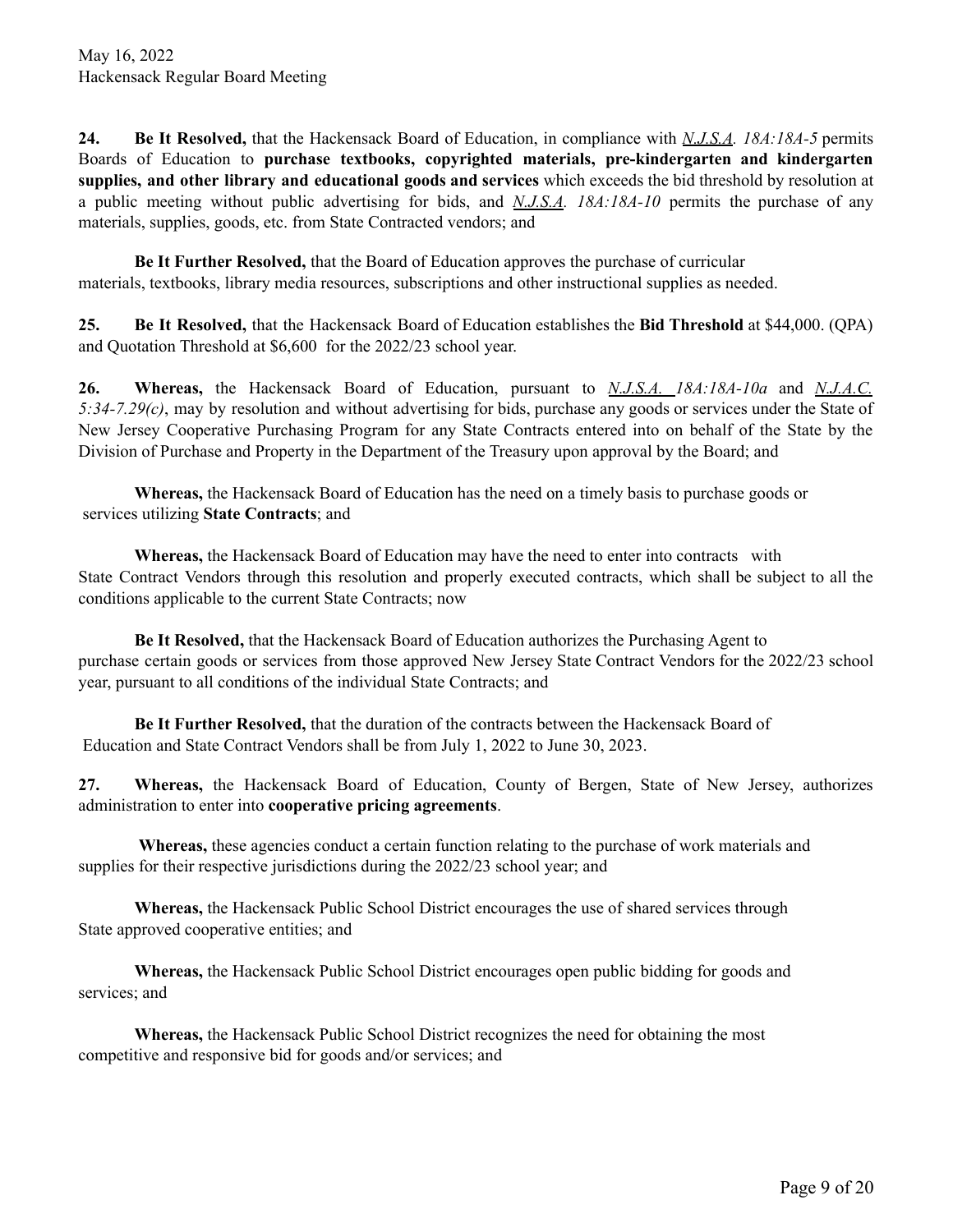**Whereas,** the agencies is a Service Cooperative to allow participating governmental and municipal agencies to reduce the cost of purchased goods by leveraging their combined purchasing power at no cost; and

**Whereas,** this resolution shall be known and may be cited as the Cooperative Pricing resolution of the Hackensack Board of Education; and

**Whereas,** the agencies entering into contracts on behalf of the Hackensack Board of Education shall be responsible for complying with the provision of the Local Public Contracts Law (N.J.S. 40A:11-1 et seq.) and all other provisions of the revised statutes of the State of New Jersey; and

**Whereas,** pursuant to the provisions of N.J.S. 40A:11-11(5) the Hackensack Board of Education is hereby authorized to enter into a Cooperative Pricing Agreement with the listed agencies for the purchase of work materials and supplies, as needed;

**Now, Therefore, Be It Resolved**, that the Hackensack Board of Education is hereby authorizing the Purchasing Agent to enter into a cooperative pricing agreement with the following agencies for the purchase of work materials, supplies and services, for the 2022/23 school year, as needed.

- · Gloucester/Salem Special Services School District (CTSA)
- · PEPPM Technology Bidding and Purchasing Program
- · Elsinboro Township Board of Education
- Warren County Special Services School District (SSSD)
- Educational Services Commission of Morris County
- · Delsea Regional School District
- · Neptune Board of Education
- · Carlstadt Board of Education
- . Educational Data Services, Inc. (Ed-Data)
- U.S. Communities Government Purchasing Alliance

**28. Whereas,** *N.J.S.A. 18A:27-4.1* governs the appointment, transfer, removal, renewal and non-renewal of all certified and certain non-certified personnel; and it is in the District's best interests to effectuate the prompt employment of staff in certain programs; now

**Be It Resolved,** that the Hackensack Board of Education authorizes the Superintendent of Schools to make **critical employment decisions, as needed**, subject to ratification by the Hackensack Board of education at the next subsequent Board meeting.

**29. Whereas,** P.L. 2007, Chapter 53, approved March 15, 2007, requires that school District Board Policies for travel expenditures include, but not limited to, all costs for transportation, meals, lodging and registration or conference fees to and from the travel event; and

**Whereas,** all required training and all travel are authorized through approval of existing school District employee contracts, including but not limited to professional development and other staff training as required, also including training for school Board Members, and attendance at specific conferences; now

**Be It Resolved,** that the Hackensack Board of Education established by resolution a **maximum travel expenditure** amount of **\$250,000 for all funds**, including Federal funds in the 2022/23 school year; and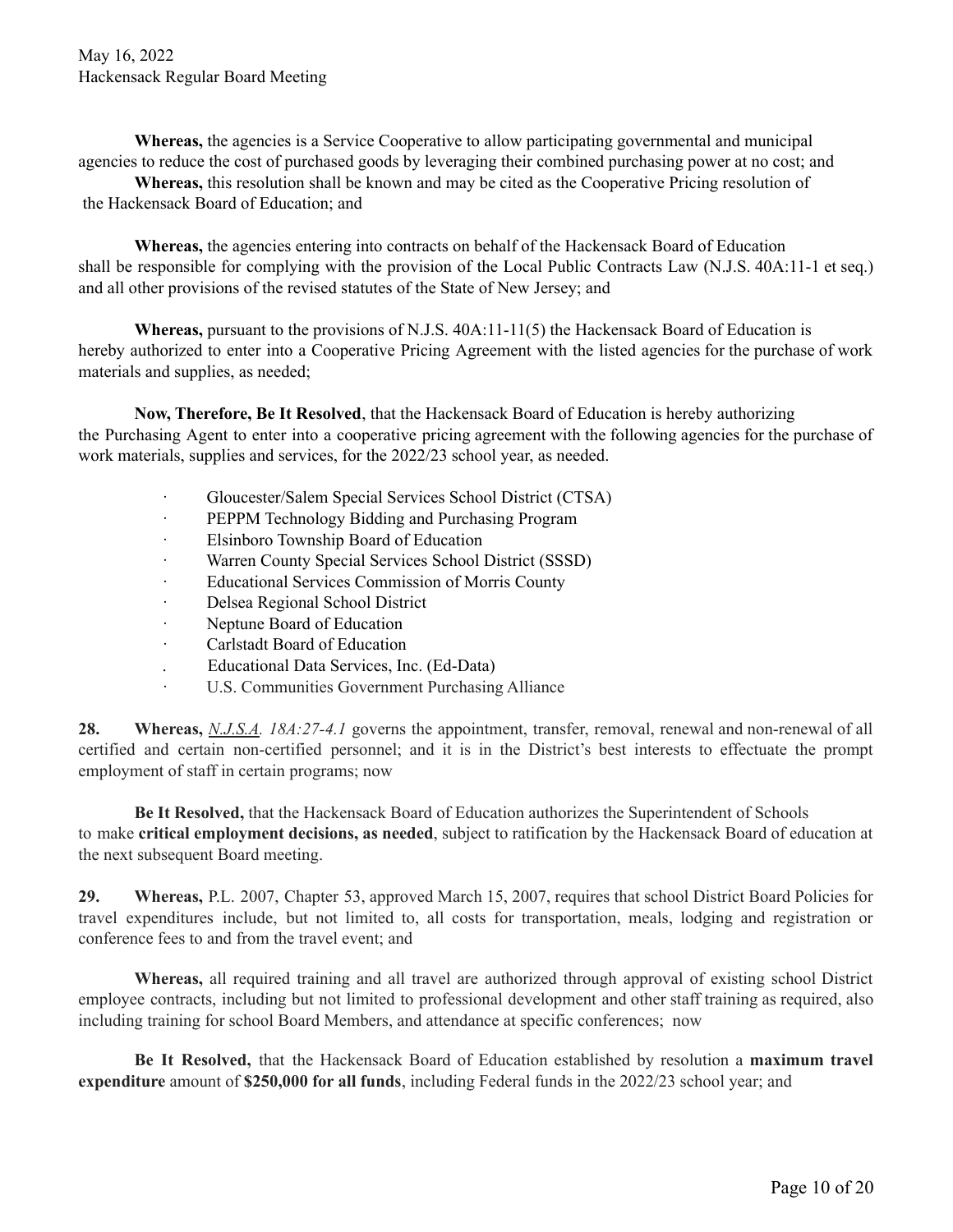**Be It Further Resolved**, pursuant to the provisions of N.J.S.A. 18A:19-1 and *N.J.A.C. 6A:23A-7.3(b)*, an annual **maximum amount per employee** will **not exceed \$1,500** for regular business travel, and **\$150** for registration, per employee, only for which prior Board approval is not required.

**30. Be It Resolved,** that the Hackensack Board of Education, approves New Jersey School Insurance Group, as the **Insurance Carrier** for the District for the 2022/2023 school year.

**31. Be It Resolved,** that the Hackensack Board of Education, approves the following School Physicians (Independent Contractors), for the 2022/23 school year.

- 1) Dr. Marjorie Jones;
- 2) Dr. Ramon Flores;
- 3) Dr. Robert Doidge (Football Physician)

**32**. **Be it Resolved,** in the event the Board of Education determines to implement a mandatory direct deposit program in accordance with N.J.S.A. 52:14-15h, the Board shall annually adopt a resolution to implement the direct deposit requirements of N.J.S.A. 52:14-15h.

**Be it Further Resolved,** that the Hackensack Board of Education, upon the recommendation of the Superintendent of Schools and Acting School Business Administrator, approves the mandatory requirement that all school district's employees be paid through direct deposit using TD Bank, for the 2022/23 school year.

The Board will continue to complete the payroll check distribution verification process as required in N.J.A.C. 6A:23A-5.7 and Policy 6510.

| Resolutions 1-32                     |                        |                      |                |               |
|--------------------------------------|------------------------|----------------------|----------------|---------------|
| <b>Motion: Trustee</b>               | <b>Second: Trustee</b> |                      |                |               |
|                                      | Yes                    | $N_{\boldsymbol{0}}$ | <b>Abstain</b> | <b>Absent</b> |
| Mr. Bendezu (Julio)                  |                        |                      |                |               |
| Mr. Carroll (Demetrius)              |                        |                      |                |               |
| Mr. Coleman (Christopher)            |                        |                      |                |               |
| Mr. Goodman (Ira)                    |                        |                      |                |               |
| Ms. Maury (Jennifer)                 |                        |                      |                |               |
| Mr. Oates (Michael)                  |                        |                      |                |               |
| Mr. Powell (Lancelot)                |                        |                      |                |               |
| Mr. Rodriguez (Anthony)              |                        |                      |                |               |
| Ms. Somerville (Marlene)             |                        |                      |                |               |
| Mr. James-Vickery (Scott), President |                        |                      |                |               |

## **IX Resolutions**

## **A. Personnel - Separate Document**

**Be It Resolved,** that the Hackensack Board of Education, upon the recommendation of the Superintendent, approves the following personnel actions A.1, A. - KK: as described below:

**A.1** Motion to take action on personnel matters, as listed below; and appoint and submit to the Executive County Superintendent applications for emergent hiring and the applicant's attestation that he/she has not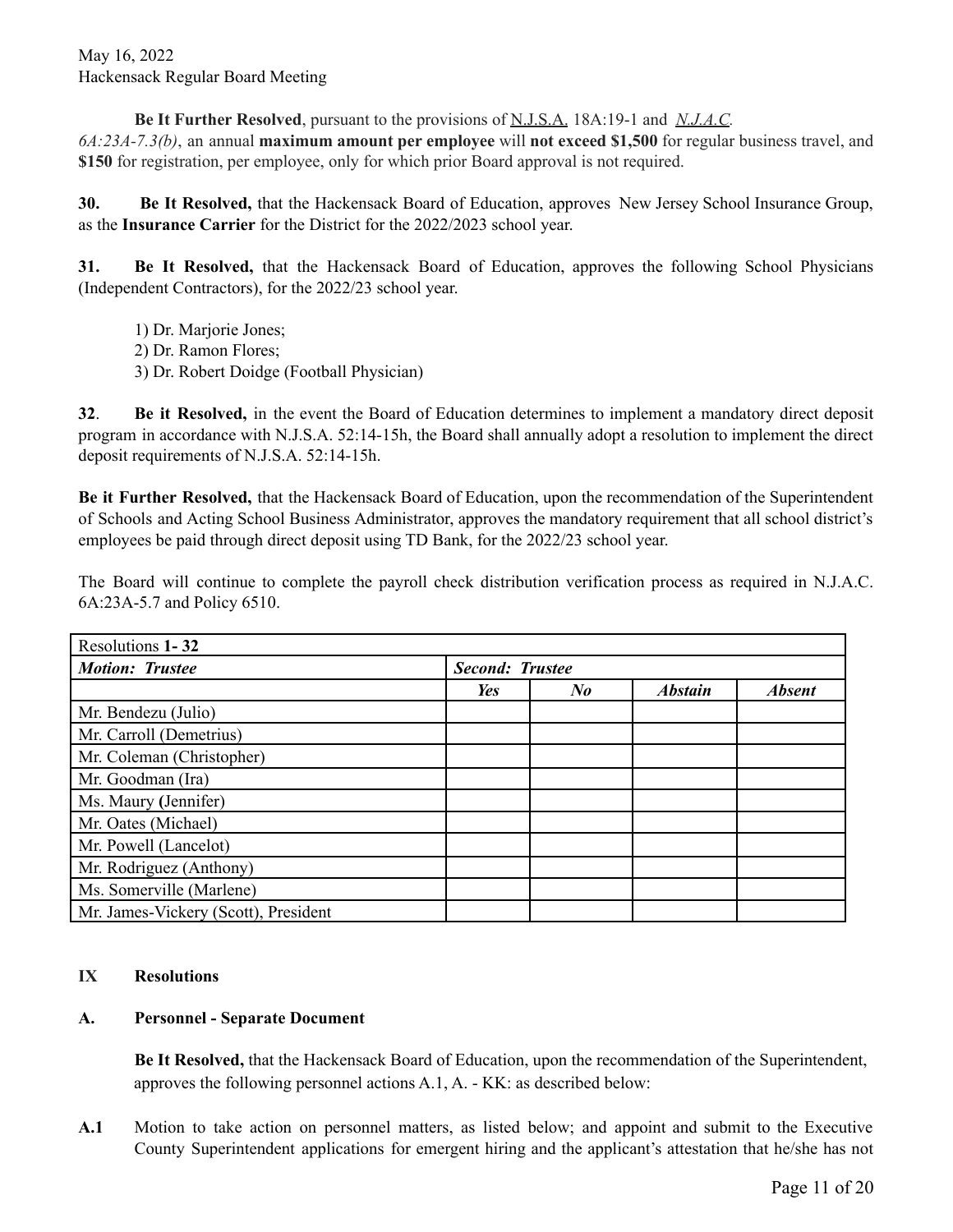been convicted of any disqualifying crime pursuant to the provisions of N.J.S.A. 18A:6-7.1 et. Seq., N.J.S.A. 18A:39-17 et. seq., or N.J.S.A. 18A:6-4.13 et. seq. for those employees listed below:

(All appointments are contingent upon receipt of proper teaching certification and all salary placements are pending receipt of college transcripts verifying degree status and letter stating years of service in other districts).

| Personnel actions A.1, A - KK        |                        |            |                |               |
|--------------------------------------|------------------------|------------|----------------|---------------|
| <b>Motion: Trustee</b>               | <b>Second: Trustee</b> |            |                |               |
|                                      | Yes                    | $\bm{N}$ o | <b>Abstain</b> | <b>Absent</b> |
| Mr. Bendezu (Julio)                  |                        |            |                |               |
| Mr. Carroll (Demetrius)              |                        |            |                |               |
| Mr. Coleman (Christopher)            |                        |            |                |               |
| Mr. Goodman (Ira)                    |                        |            |                |               |
| Ms. Maury (Jennifer)                 |                        |            |                |               |
| Mr. Oates (Michael)                  |                        |            |                |               |
| Mr. Powell (Lancelot)                |                        |            |                |               |
| Mr. Rodriguez (Anthony)              |                        |            |                |               |
| Ms. Somerville (Marlene)             |                        |            |                |               |
| Mr. James-Vickery (Scott), President |                        |            |                |               |

#### **B. Policy**

**B1 Be It Resolved,** that the Hackensack Board of Education, upon the recommendation of the Superintendent of Schools, approves the first reading of the following Policies and Regulations:

| P 1648.14  | Safety Plan for Healthcare Settings in School Buildings -   |
|------------|-------------------------------------------------------------|
|            | COVID-19 (M) (Abolished)                                    |
| P 1648.15  | Recordkeeping for Healthcare Settings in School Buildings – |
|            | $COVID-19(M)$ (New)                                         |
| P 2416.01  | Postnatal Accommodations for Students (New)                 |
| P 2417     | Student Intervention and Referral Services (M) (Revised)    |
| P 3161     | Examination for Cause (Revised)                             |
| P4161      | Examination for Cause (Revised)                             |
| P 5512     | Harassment, Intimidation, and Bullying (M) (Revised)        |
| P& R 7410  | Maintenance and Repair (M) (Revised)                        |
| R 7410.01  | Facilities Maintenance, Repair Scheduling, and Accounting   |
|            | (M) (Revised)                                               |
| P 8420     | Emergency and Crisis Situations (M) (Revised)               |
| P & R 9320 | Cooperation with Law Enforcement Agencies (M) (Revised)     |

**B2 Be It Resolved,** that the Hackensack Board of Education, upon the recommendation of the Superintendent of Schools, approves the second reading of the following Policies and Regulations: **None**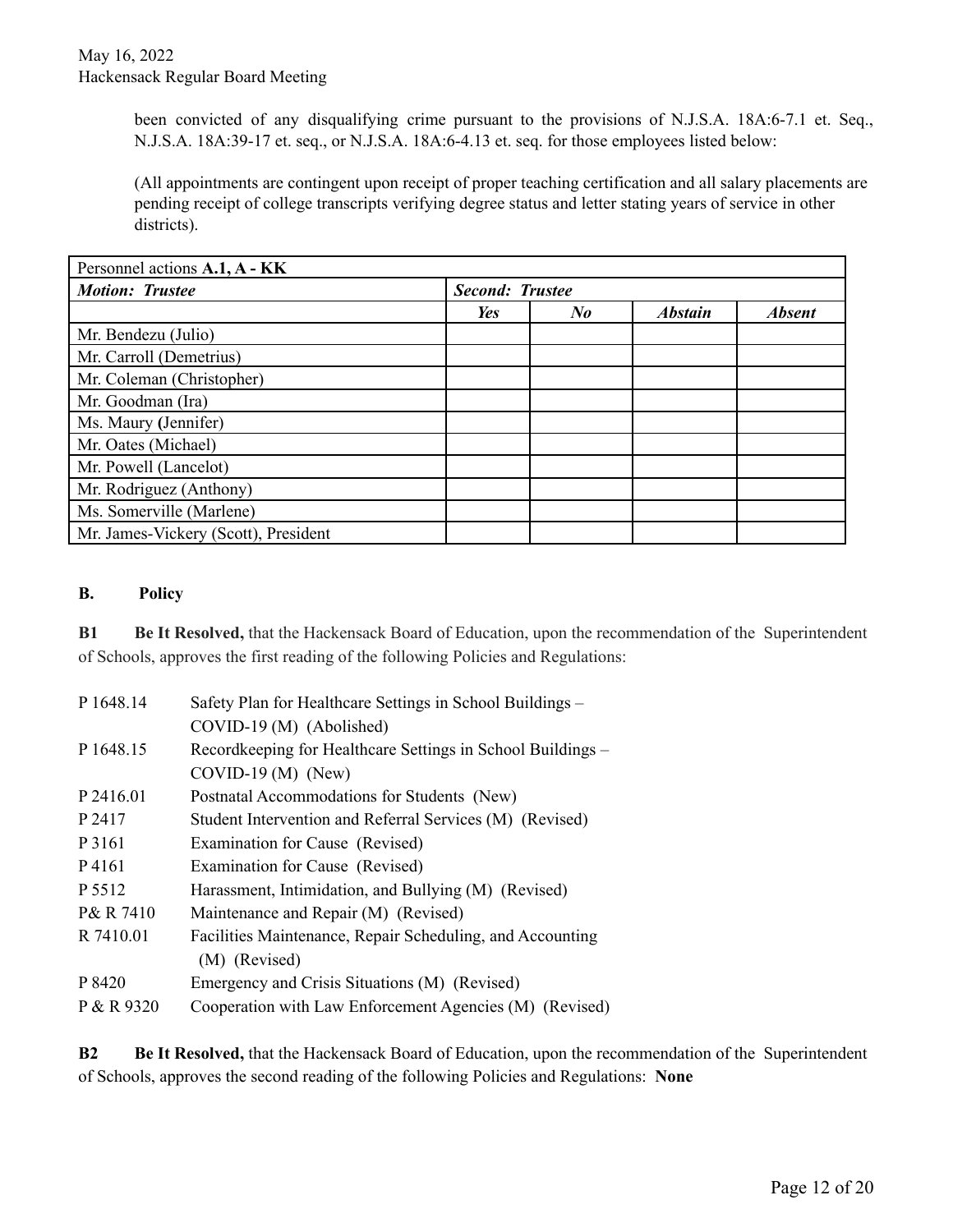| Policy Actions: B1                   |                        |                      |                |               |
|--------------------------------------|------------------------|----------------------|----------------|---------------|
| <b>Motion: Trustee</b>               | <b>Second: Trustee</b> |                      |                |               |
|                                      | Yes                    | $N_{\boldsymbol{0}}$ | <b>Abstain</b> | <b>Absent</b> |
| Mr. Bendezu (Julio)                  |                        |                      |                |               |
| Mr. Carroll (Demetrius)              |                        |                      |                |               |
| Mr. Coleman (Christopher)            |                        |                      |                |               |
| Mr. Goodman (Ira)                    |                        |                      |                |               |
| Ms. Maury (Jennifer)                 |                        |                      |                |               |
| Mr. Oates (Michael)                  |                        |                      |                |               |
| Mr. Powell (Lancelot)                |                        |                      |                |               |
| Mr. Rodriguez (Anthony)              |                        |                      |                |               |
| Ms. Somerville (Marlene)             |                        |                      |                |               |
| Mr. James-Vickery (Scott), President |                        |                      |                |               |

#### **C. Curriculum**

## **C1 Travel and Lodging Expense Reimbursements for Professional Development:** (none)

**C2 Be It Resolved**, that the Hackensack Board of Education, upon the recommendation of the Superintendent of Schools, approves the following professional development registration fees for the 2021-2022 school year:

| <b>Staff</b><br>Member's<br><b>Name</b> | Workshop/<br>Conference   | Date of<br>Conference          | Location             | Registration<br>Fee | <b>Account Number</b> |
|-----------------------------------------|---------------------------|--------------------------------|----------------------|---------------------|-----------------------|
| Е.<br>Kennedy                           | NJ Library<br>Association | June 1, 2 $\&$<br>June 3, 2022 | Atlantic<br>City, NJ | \$170.00            | 11-000-223-500-003-01 |

**C3 Be it Resolved**, that the Board of Education, upon the recommendation of the Superintendent of Schools, approves the following field trips/field trip locations:

| <b>Lead Teacher</b> | <b>School</b> | Location                                               |
|---------------------|---------------|--------------------------------------------------------|
| C. Capone           | High School   | Bergen County Prosecutor's Office, Paramus, New Jersey |

**C4 Be It Resolved**, that the Hackensack Board of Education, upon the recommendation of the Superintendent of Schools, approves the following Student Teaching Internships, Field Experiences, and Student Practicums:

| <b>School</b> | Administrator | Candidate          | Observation/<br><b>Placement with</b> | <b>Assignment</b>  | University | <b>Dates</b>                     |
|---------------|---------------|--------------------|---------------------------------------|--------------------|------------|----------------------------------|
| <b>HHS</b>    | A. Grossi     | Gonzalo<br>Alarcon | J. Brunacki                           | <b>STEM Math</b>   | Kean       | Fall<br>2022 &<br>Spring<br>2023 |
| <b>ECDC</b>   | M. Moncloa    | Chelsea<br>Ensmann | M. Tenner                             | Early<br>Childhood | Kean       | Fall<br>2022                     |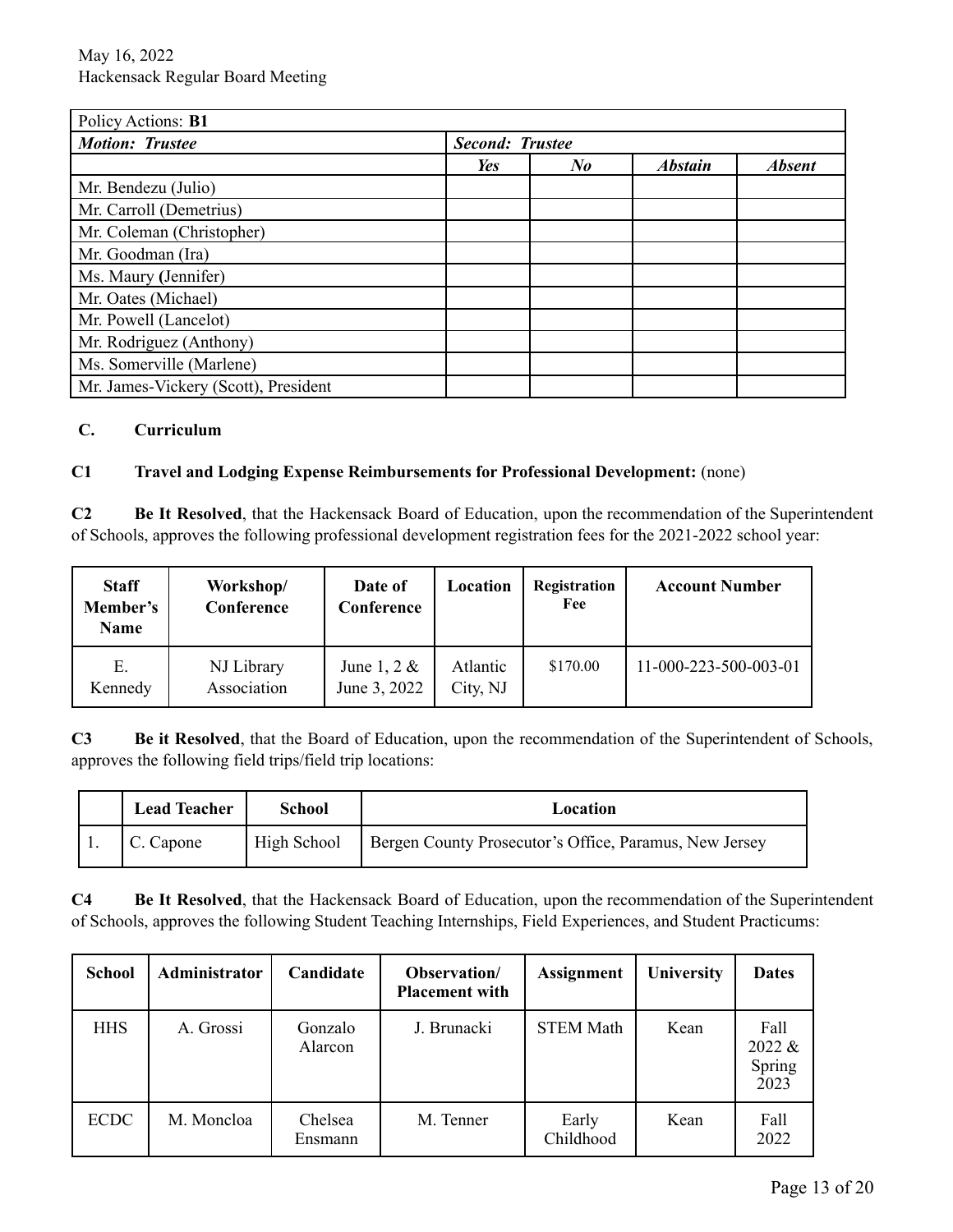| <b>NKP</b> | L. Whitaker  | Su Min<br>Grace                 | J. Williams | Elementary<br>SЕ         | Rutgers    | Fall<br>2022   |
|------------|--------------|---------------------------------|-------------|--------------------------|------------|----------------|
| <b>HHS</b> | J. Montesano | <b>Sean</b><br><b>Hernandez</b> | M. Resto    | Phy-Ed                   | Kean       | Fall<br>2022   |
| <b>FMH</b> | J. Whiting   | <b>Bridget</b><br>Maresca       | C. Na       | Music                    | <b>WPU</b> | Fall<br>2022   |
| <b>MS</b>  | A. Galiana   | Jae Song                        | K. DeBlasio | Social<br><b>Studies</b> | Rutgers    | Fall<br>2022   |
| <b>HHS</b> | J. Montesano | Emely<br>Vargas                 | T. Skiba    | <b>ELA</b>               | <b>FDU</b> | Spring<br>2022 |

**C5 Be It Resolved**, that the Hackensack Board of Education, upon review and consideration of the results of the HIB investigation(s) report to the Board of Education during its last meeting, affirms the Superintendent's determination on the HIB investigation.

**C6 Be It Resolved,** that the Hackensack Board of Education, upon the recommendation of the Superintendent of Schools, approves an Academic Affiliation Agreement between Hackensack Meridian's School of Medicine (HMSOM) and the Hackensack School District. This community-based learning project is part of HMSOM's Human Dimension Course and will take place via in-home or virtually. HMSOM students, in collaboration with the school nurse, develop programs to benefit our students in which they assist, engage, serve and/or give support services on identifying and utilizing health education resources to selected elementary, middle, and high school families.

**C7 Be It Resolved**, that the Hackensack Board of Education, upon the recommendation of the Superintendent of Schools, approves a resolution to apply for and accept the 2022-2023 School-Based Youth Service Program (SBYSP) Grant from the New Jersey Department of Children and Families (DCF).

**C8 Be it Resolved**, that the Hackensack Board of Education, upon the recommendation of the Superintendent of Schools, approves the following services for the 2021-2022 school year:

| <b>TYPE</b> | <b>SCHOOL</b>               | <b>TUITION</b> | <u>ID#</u>    | <b>CLASSIFIED</b> | <b>COMMENTS</b> |
|-------------|-----------------------------|----------------|---------------|-------------------|-----------------|
| Non-Pub     | <b>High Point</b><br>School | \$13,455.56    | XXX197        |                   |                 |
| Non-Pub     | Chapel Hill<br>Academy      | \$13,455.00    | <b>XXX240</b> |                   |                 |

**C9 Be It Resolved,** that the Hackensack Board of Education, upon the recommendation of the Superintendent of Schools, approves the following courses for the 2022-2023 school year and thereafter:

| <b>Name of Course</b> | School |  |
|-----------------------|--------|--|
|-----------------------|--------|--|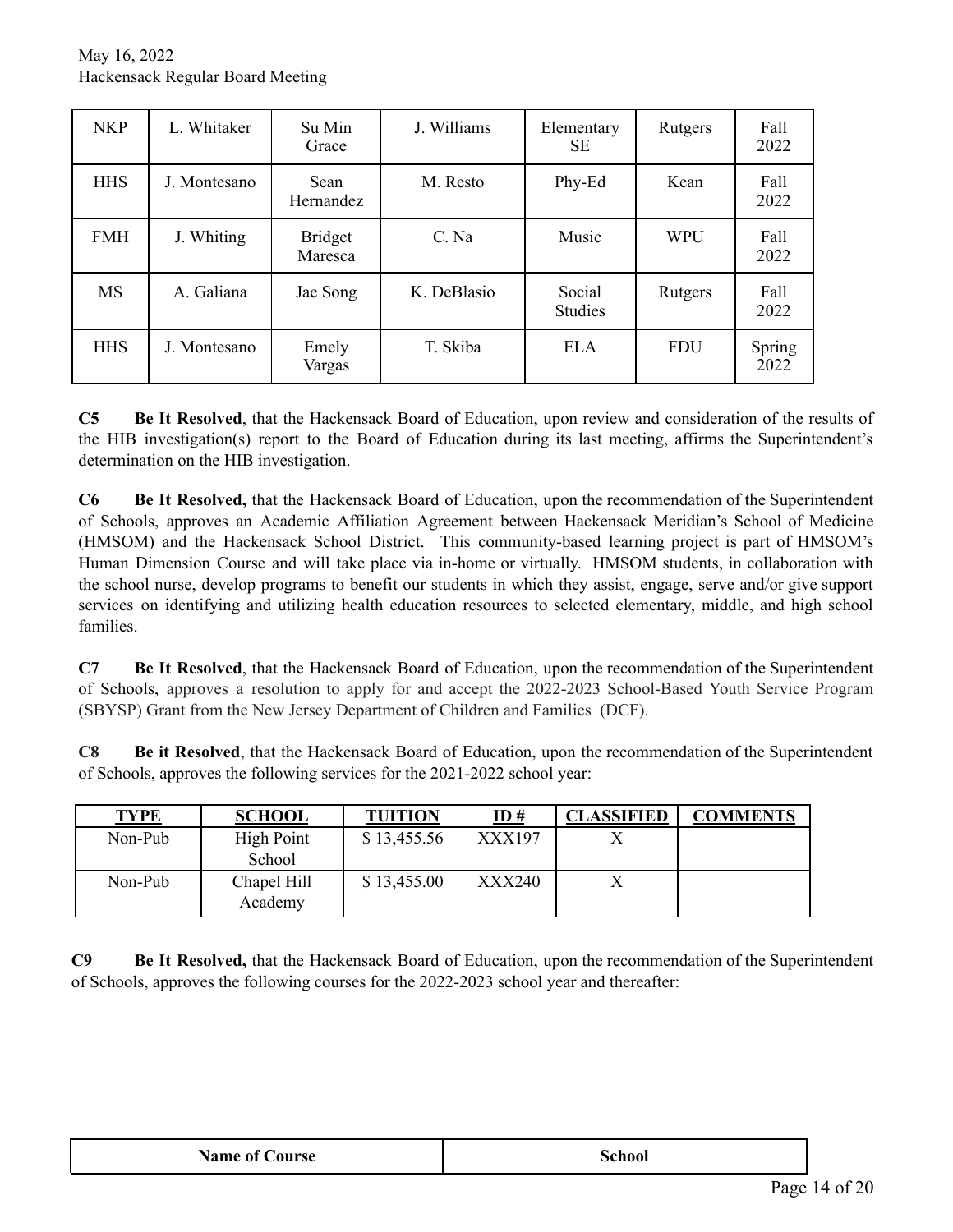| <b>Bilingual Honors Biology</b>   | High |
|-----------------------------------|------|
| <b>Bilingual Honors Chemistry</b> | High |

**C10 Be It Resolved,** that the Hackensack Board of Education, upon the recommendation of the Superintendent of Schools, approves the issuing of an RFP (Request For Proposal) to partner with a consulting group to provide professional development in the area of English Language Arts to all teachers in grades K-4.

**C11 Be It Resolved,** that the Hackensack Board of Education, upon the recommendation of the Superintendent of Schools, approves the adoption of the following newly revised Curriculum: AP Music Theory, AP Art History, Grade 8 Social Studies, and Grade 6 Art.

**C12 Be It Resolved**, that the Hackensack Board of Education, upon the recommendation of the Superintendent of Schools, approves the services of Generation Ready to provide Cultural Proficiency Planning, Workshops and Instructional Rounds (11 sessions) Guidance for Equity during the 2022-2023 school year for all district administrators. The cost of the services are not to exceed \$30,000. The total cost will be paid from Title II funds.

| Curriculum Resolutions C <sub>2</sub> - C <sub>12</sub> |                        |                      |                |               |
|---------------------------------------------------------|------------------------|----------------------|----------------|---------------|
| <b>Motion: Trustee</b>                                  | <b>Second: Trustee</b> |                      |                |               |
|                                                         | Yes                    | $N_{\boldsymbol{0}}$ | <b>Abstain</b> | <b>Absent</b> |
| Mr. Bendezu (Julio)                                     |                        |                      |                |               |
| Mr. Carroll (Demetrius)                                 |                        |                      |                |               |
| Mr. Coleman (Christopher)                               |                        |                      |                |               |
| Mr. Goodman (Ira)                                       |                        |                      |                |               |
| Ms. Maury (Jennifer)                                    |                        |                      |                |               |
| Mr. Oates (Michael)                                     |                        |                      |                |               |
| Mr. Powell (Lancelot)                                   |                        |                      |                |               |
| Mr. Rodriguez (Anthony)                                 |                        |                      |                |               |
| Ms. Somerville (Marlene)                                |                        |                      |                |               |
| Mr. James-Vickery (Scott), President                    |                        |                      |                |               |

#### **D. Finance and Budget**

**D1 Whereas,** the Hackensack Board of Education, in accordance with *N.J.A.C. 23A:16-10*, upon the recommendation of the Superintendent of Schools and Acting School Business Administrator/Board Secretary, accepts and approves the **Board Secretary's Report** and Cash Reconciliation Report for the month of April 2022;

**Be It Resolved,** that the Board of Education and Board Secretary certify that **no budgetary line item account has been over-expended** and that there are sufficient funds available to meet the District financial obligations for 2021/2022 school year *(Attachment D1). Board [Secretary's](https://drive.google.com/file/d/1DRbtMEwxDHJTbVBdIFBgzzPnd0NkWSws/view?usp=sharing) Report*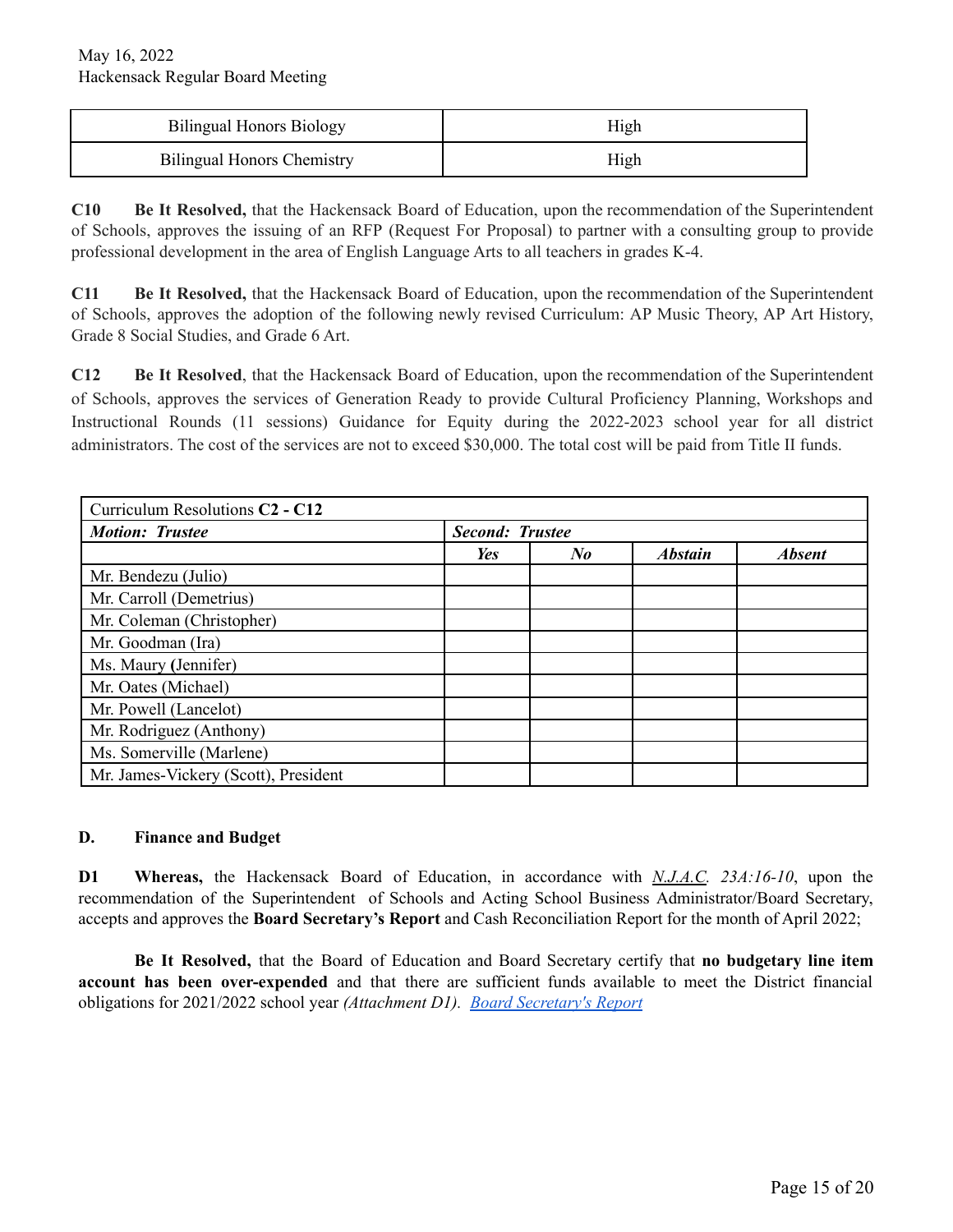**D2 Be It Resolved,** that the Hackensack Board of Education, upon the recommendation of the Superintendent of Schools and Acting School Business Administrator, approves the payment of **bills and claims**, April 25, 2022 through May 12, 2022, in the total amount of *\$5,895,003.37,(Attachment D2) [Bills](https://drive.google.com/file/d/1lRFRgYjfwfoVp3tXfcfaw7ZrdE8GUmeh/view?usp=sharing) List.*

| General Fund                   | Fund 10 | \$635,646.83   |
|--------------------------------|---------|----------------|
| <b>Current General Expense</b> | Fund 11 | \$4,249,074.65 |
| Capital Outlay                 | Fund 12 | \$204,071.14   |
| Special Revenue                | Fund 20 | \$447,412.33   |
| Capital Projects               | Fund 30 | \$0            |
| Debt Service                   | Fund 40 | \$0            |
| <b>Enterprise Fund</b>         | Fund 60 | \$358,798.42   |

**D3 Be It Resolved,** that the Hackensack Board of Education, upon the recommendation of the Superintendent of Schools and Acting School Business Administrator, approves the attached List of Budget Transfers # 8184 through # 8197 for the month of April 2022, total amount of \$452,114.54 (Attachment D3). *[Transfer](https://drive.google.com/file/d/1gW71QXUDmqm_VXuEm6PHQlX-_6eHeK11/view?usp=sharing) Report*

**D4 Be It Resolved,** that the Hackensack Board of Education, upon the recommendation of the Superintendent of Schools and Acting School Business Administrator, approves **Fundraisers and Flyers Distributions** *(Attachment D4*)*. [Fundraisers](https://drive.google.com/file/d/17cg8Y3OhSiQ5MbGUwpk6itDnx3c4to8T/view?usp=sharing) and Flyers*

**D5 Be It Resolved,** that the Hackensack Board of Education, upon the recommendation of the Superintendent of Schools and Acting School Business Administrator, approves the payment of the ESIP Bond Interest in the amount of \$213,575.

**D6 Be it Resolved**, that the Hackensack Board of Education, upon the recommendation of the Superintendent of Schools and Acting School Business Administrator hereby approves the submission of the Grant application for the **2022 Safety Grant Program** through the New Jersey Schools Insurance Group's NJEIF Sub-Fund for preventive safety measures in the amount of \$22,044.

**D7 Be it Resolved**, that the Hackensack Board of Education, upon the recommendation of the Superintendent of Schools and Acting School Business Administrator hereby approves the submission of a Grant Proposal to the **NFL Foundation Grassroots Program** for grants of up to \$250,000 for capital improvement projects.

**D8 Be It Resolved,** that the Hackensack Board of Education, upon the recommendation of the Superintendent of Schools and Acting School Business Administrator, award the following **Scholarship checks**:

**Califano**: One Student- \$1,300; One Student- \$1,000; One Student- \$300 **Helen Jacko**: One Student - \$5,000 **Vincent Cassel**: One Student - \$2,000 **Hackensack Woman's Club**: 3- Students - \$3,000 each **Joe Defalco Memorial**: One Student - \$1,000

**D9 Be it Resolved,** in the event the Board of Education determines to implement a mandatory direct deposit program in accordance with N.J.S.A. 52:14-15h, the Board shall annually adopt a resolution to implement the direct deposit requirements of N.J.S.A. 52:14-15h.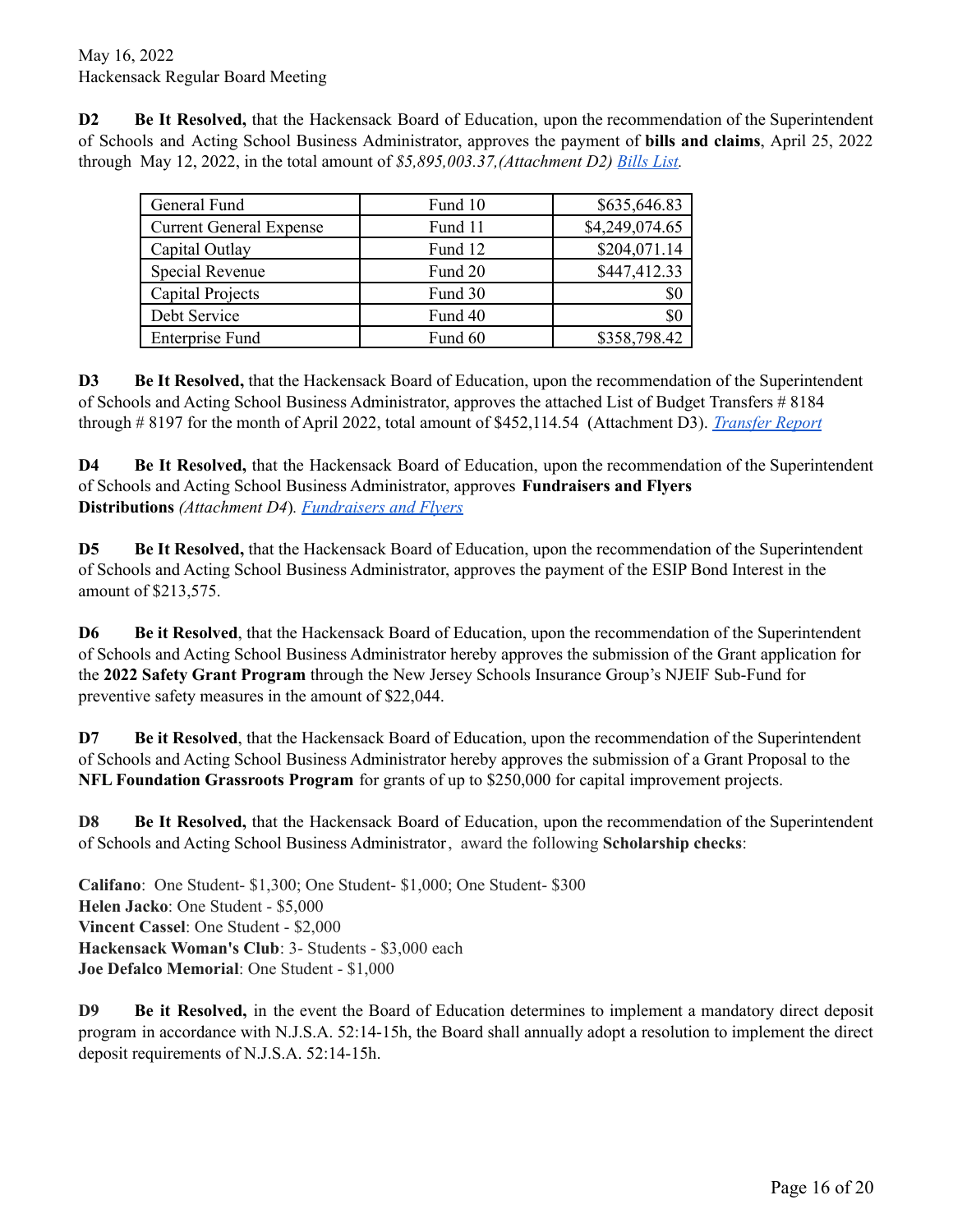## May 16, 2022 Hackensack Regular Board Meeting

**Be it Further Resolved,** that the Hackensack Board of Education, upon the recommendation of the Superintendent of Schools and Acting School Business Administrator, approves the mandatory requirement that all school district's employees be paid through direct deposit using TD Bank, beginning June 15, 2022 payroll for the 2021/22 school year.

| Finance and Budget Resolutions $D1 - D9$ |                        |         |                |               |
|------------------------------------------|------------------------|---------|----------------|---------------|
| <b>Motion: Trustee</b>                   | <b>Second: Trustee</b> |         |                |               |
|                                          | Yes                    | $N_{0}$ | <b>Abstain</b> | <b>Absent</b> |
| Mr. Bendezu (Julio)                      |                        |         |                |               |
| Mr. Carroll (Demetrius)                  |                        |         |                |               |
| Mr. Coleman (Christopher)                |                        |         |                |               |
| Mr. Goodman (Ira)                        |                        |         |                |               |
| Ms. Maury (Jennifer)                     |                        |         |                |               |
| Mr. Oates (Michael)                      |                        |         |                |               |
| Mr. Powell (Lancelot)                    |                        |         |                |               |
| Mr. Rodriguez (Anthony)                  |                        |         |                |               |
| Ms. Somerville (Marlene)                 |                        |         |                |               |
| Mr. James-Vickery (Scott), President     |                        |         |                |               |

#### **E1 Use of School Facilities - In accordance with District Policy**

**E2 Be It Resolved,** that the Hackensack Board of Education, upon the recommendation of the Superintendent of Schools and Acting School Business Administrator, accepts the proposal from Eastern DataComm to replace, upgrade and/or augment the **paging systems** at the following schools:

| Location                | Not to exceed amount |
|-------------------------|----------------------|
| Nellie K. Parker School | \$38,788             |
| <b>Fairmount School</b> | \$20,000             |
| Fanny M. Hillers School | \$26,000             |
| Jackson Avenue School   | \$23,710             |

**Be It Further Resolved,** the District will purchase the necessary equipment and installation services from Eastern DataComm, Inc., Hackensack, NJ 07601 pursuant to the Educational Services Commission of New Jersey Purchasing Co-operative #65MCESCCPS Bid #18/19-16. (Acct. #11-000-266-420-007-03 and 11-000-266-610-007-00)

**E3 Be It Resolved,** that the Hackensack Board of Education, upon the recommendation of the Superintendent of Schools and Acting School Business Administrator, accepts the proposal from Eastern DataComm to replace/upgrade school **surveillance systems** and related equipment at the following schools: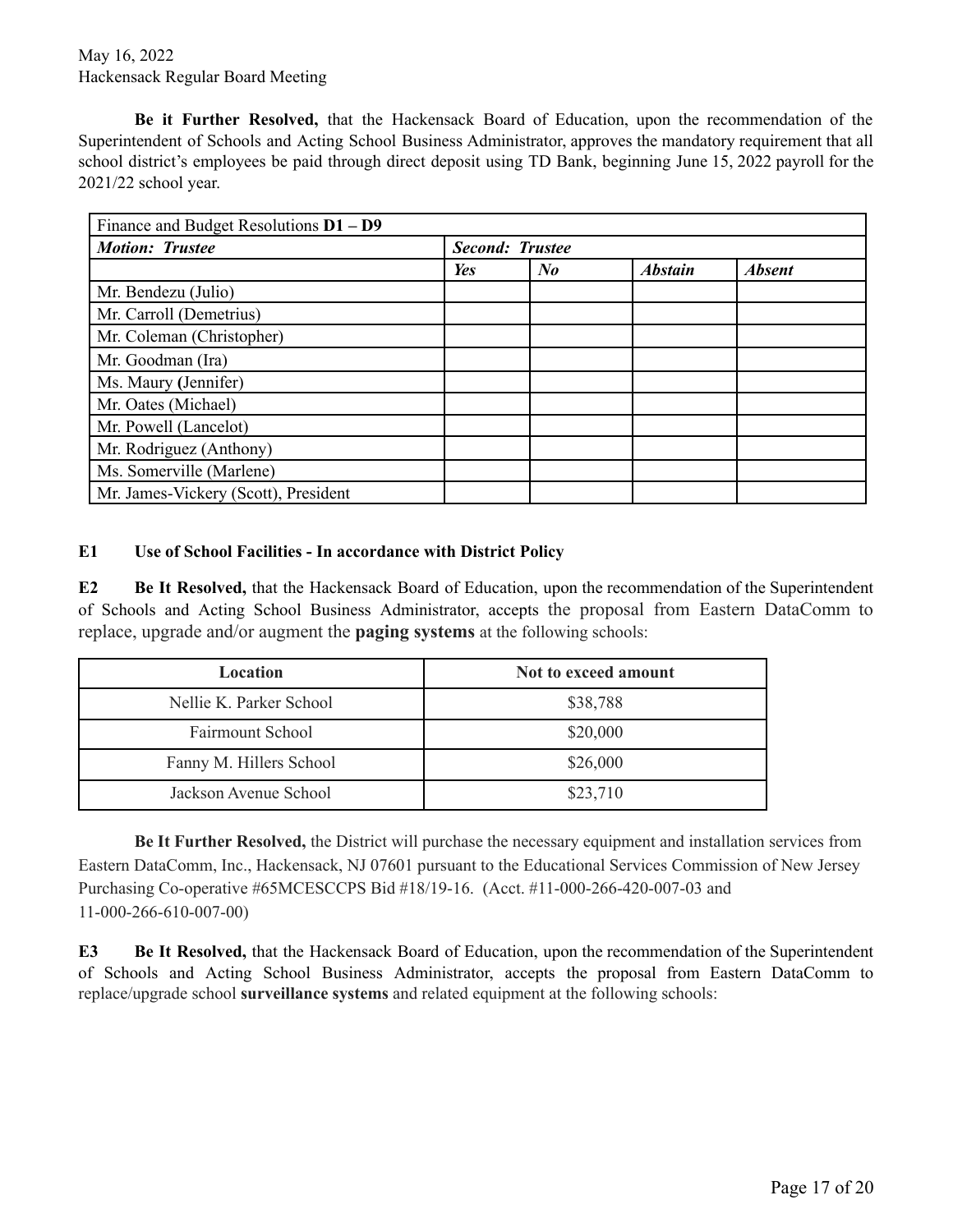| <b>Location</b>         | Amount       |
|-------------------------|--------------|
| Nellie K. Parker School | \$61,453.56  |
| <b>Fairmount School</b> | \$69,478.13  |
| Fanny M. Hillers School | \$81,217.87  |
| Jackson Avenue School   | \$48,159.04  |
| Total                   | \$260,308.60 |

**Be It Further Resolved,** the District will purchase the necessary equipment and installation services from Eastern DataComm, Inc, pursuant to the Panasonic NASPO Master Contract #MNWNC-124 New Jersey Contract #89980 (Acct. # 20-000-266-730-007-00)

**E4 Be It Resolved,** that the Hackensack Board of Education, upon the recommendation of the Superintendent of Schools and Acting School Business Administrator, authorizes the purchase and installation of 12 new Promethean 75" ActiviPanels from Keyboard Consultants, Fairfield NJ, to replace obsolete/malfunctioning classroom equipment in the amount of \$51,524, pursuant to New Jersey State Approved CO-OP #34HUNCCP / Bid #HCESC-CAT-19-06. (Acct: 12-000-252-730-007-00)

**E5 Be It Resolved,** that the Hackensack Board of Education, upon the recommendation of the Superintendent of Schools and Acting School Business Administrator, accepts the proposal from DMR Architects for professional architectural and engineering services to the Hackensack Board of Education for **Systems Upgrades at Hackensack High School**. This project will require NJDOE Schematic submission and approval.

Replace 75 classrooms heating only unit ventilators with new unit ventilators that provide both heating and cooling.

Replace RTU (Roof Top Unit) that serves the guidance and main office areas.

Replace the heating only AHU (Air Handler Unit) that serves the Lower Gym with a new system that will serve the lower gym, wrestling gym and girl's locker room with heating and cooling.

Upgrade of the Electrical service entrance to accommodate the HVAC upgrades.

| Field Verification/Schematic Design | \$39,500.00  |  |  |
|-------------------------------------|--------------|--|--|
| Design Development                  | \$72,000.00  |  |  |
| <b>DOE</b> Submission               | \$6,000.00   |  |  |
| <b>Construction Documents</b>       | \$185,000.00 |  |  |
| <b>Bid Phase</b>                    | \$11,500.00  |  |  |
| <b>Construction Administration</b>  | \$60,500.00  |  |  |
| Reimbursables                       | \$4,000.00   |  |  |
| <b>Total Fee</b>                    | \$378,500.00 |  |  |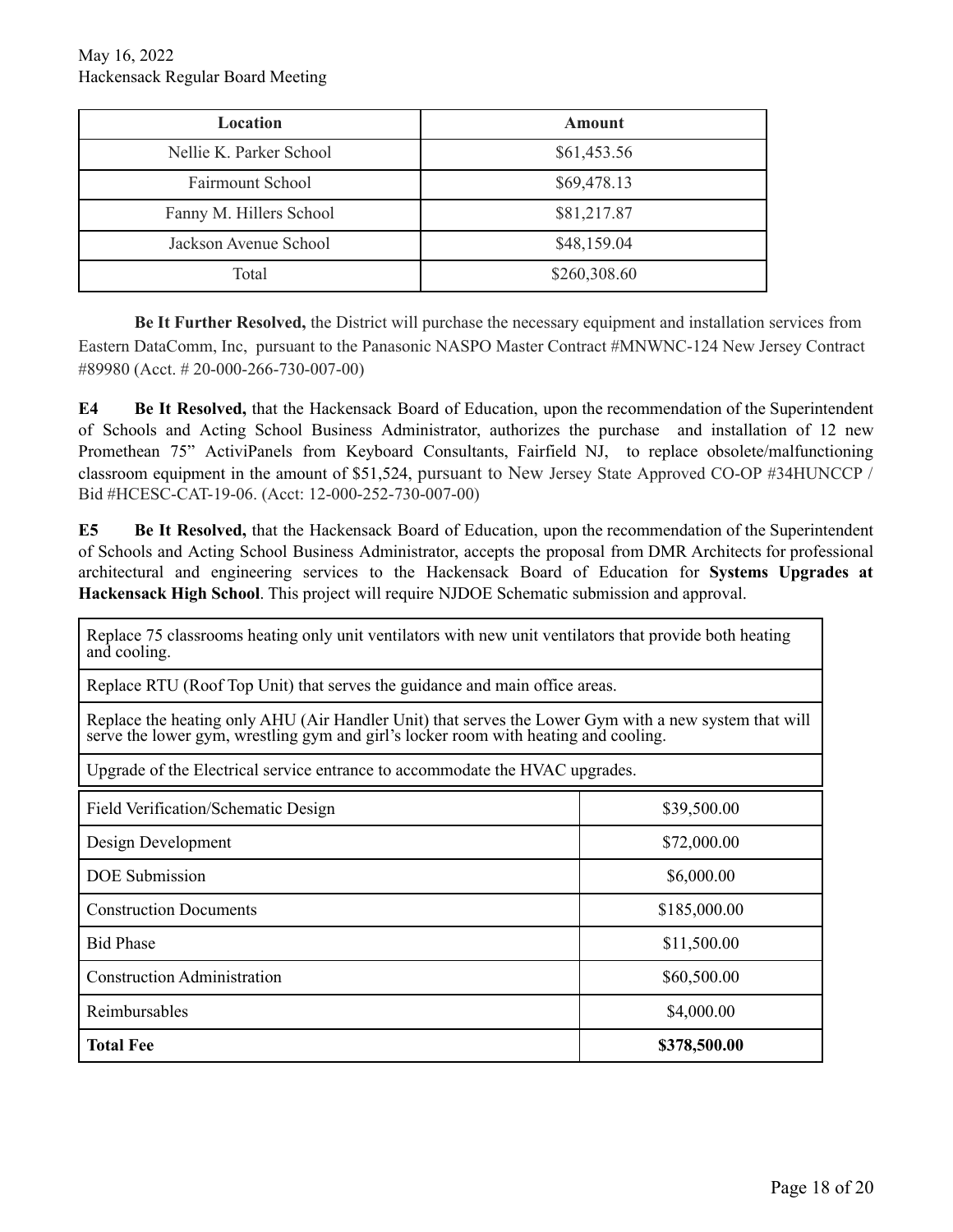**E6 Be It Resolved,** that the Hackensack Board of Education, upon the recommendation of the Superintendent of Schools and Acting School Business Administrator, accepts the proposal from DMR Architects for professional architectural and engineering services to the Hackensack Board of Education for **Renovation of Weight Room at Hackensack High School**. This project will require NJDOE Schematic submission and approval.

| Field Verification/Schematic Design | \$14,000.00 |
|-------------------------------------|-------------|
| Design Development                  | \$16,500.00 |
| <b>DOE</b> Submission               | \$6,000.00  |
| <b>Construction Documents</b>       | \$22,500.00 |
| <b>Bid Phase</b>                    | \$6,500.00  |
| <b>Construction Administration</b>  | \$23,000.00 |
| Reimbursables                       | \$3,000.00  |
| <b>Total Fee</b>                    | \$91,500.00 |

**E7 Be It Resolved,** that the Hackensack Board of Education, upon the recommendation of the Superintendent of Schools and Acting School Business Administrator, accepts the proposal from DMR Architects for professional architectural and engineering services to the Hackensack Board of Education for **Renovation of Field House at Hackensack High School**. This project will require NJDOE Schematic submission and approval.

| Field Verification/Schematic Design | \$18,500.00  |
|-------------------------------------|--------------|
| Design Development                  | \$20,500.00  |
| <b>DOE</b> Submission               | \$6,500.00   |
| <b>Construction Documents</b>       | \$42,000.00  |
| <b>Bid Phase</b>                    | \$8,500.00   |
| <b>Construction Administration</b>  | \$26,700.00  |
| Reimbursables                       | \$3,000.00   |
| <b>Total Fee</b>                    | \$125,700.00 |

**E8 Be It Resolved,** that the Hackensack Board of Education, upon the recommendation of the Superintendent of Schools and Acting School Business Administrator, accepts the proposal from Northeastern Interior Services, LLC to provide maintenance services to the Hackensack Board of Education for **Masonry (fixing concrete caps on school building) at Fairmount School** in the amount of \$95,625.00.

**E9 Be It Resolved,** that the Hackensack Board of Education, upon the recommendation of the Superintendent of Schools and Acting School Business Administrator, accepts the proposal from The Gillespie Group to provide required maintenance services to the Hackensack Board of Education for **Football Field Bleachers at Hackensack High School** in the amount of \$197,371.68.